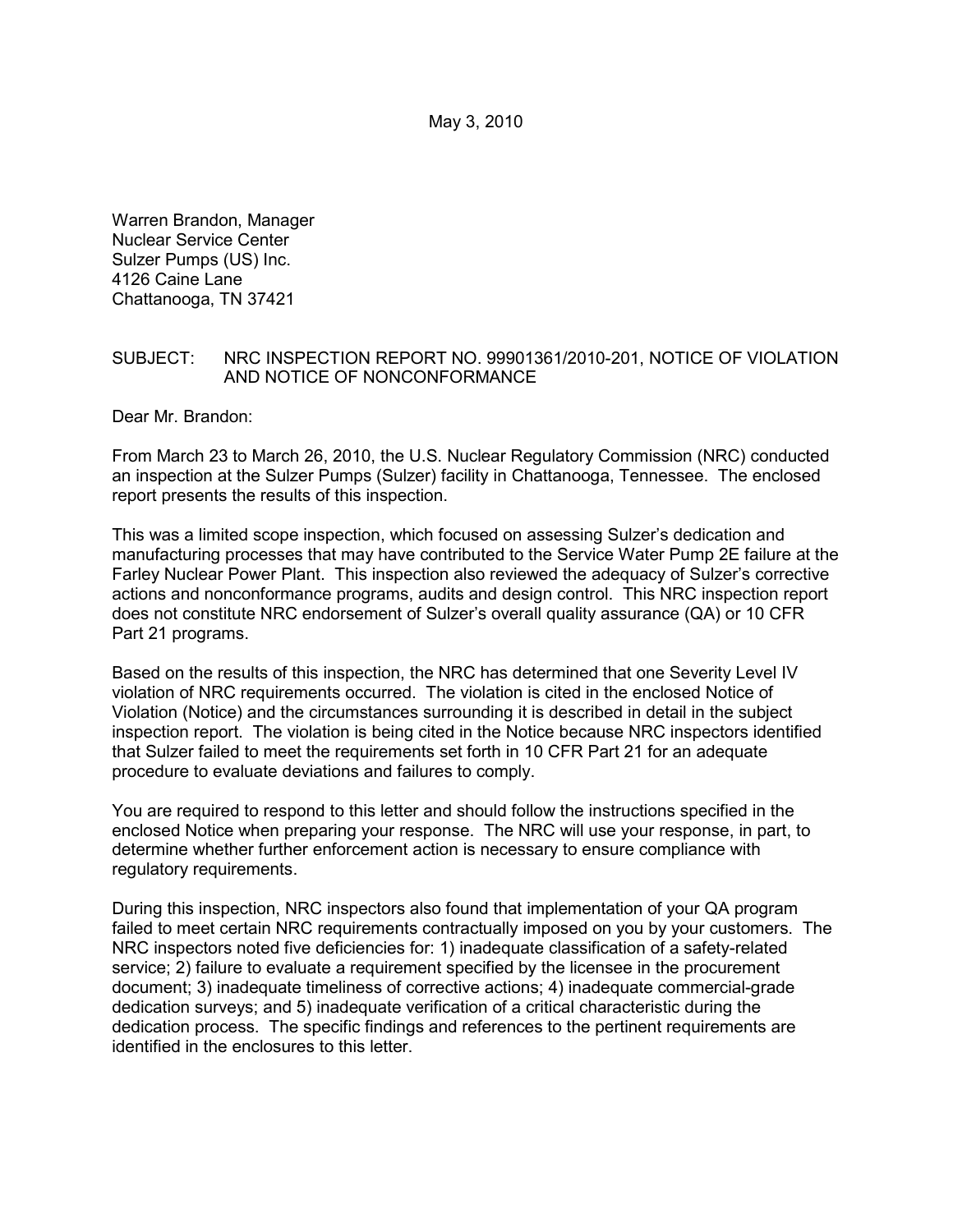Sulzer Inc. - 2 -

These nonconformances are cited in the enclosed NON, and the circumstances that surround them are described in the enclosed report. Please provide a written explanation or statement within 30 days of this letter in accordance with the instructions specified in the enclosed Notice of Nonconformance. We will consider extending the response time if you show good cause for us to do so.

In accordance with 10 CFR 2.390 of the NRC's "Rules of Practice," a copy of this letter, its enclosures, and your response will be made available electronically for public inspection in the NRC Public Document Room or from the NRC's document system (ADAMS), accessible from the NRC Web site at http://www.nrc.gov/reading-rm/adams.html. To the extent possible, your response should not include any personal privacy, proprietary, or Safeguards Information so that it can be made available to the Public without redaction. If personal privacy or proprietary information is necessary to provide an acceptable response, then please provide a bracketed copy of your response that identifies the information that should be protected and a redacted copy of your response that deletes such information. If you request that such material is withheld from public disclosure, you must specifically identify the portions of your response that you seek to have withheld and provide in detail the bases for your claim (e.g., explain why the disclosure of information will create an unwarranted invasion of personal privacy or provide the information required by 10 CFR 2.390(b) to support a request for withholding confidential commercial or financial information). If Safeguards Information is necessary to provide an acceptable response, please provide the level of protection described in 10 CFR 73.21.

Sincerely,

### */RA/*

 Patrick Hiland, Director Division of Engineering Office of Nuclear Reactor Regulation

Docket No.: 99901361

Enclosures: 1. Notice of Violation

- 2. Notice of Nonconformance
- 3. Inspection Report 99901361/2010-201
- 4. Attachment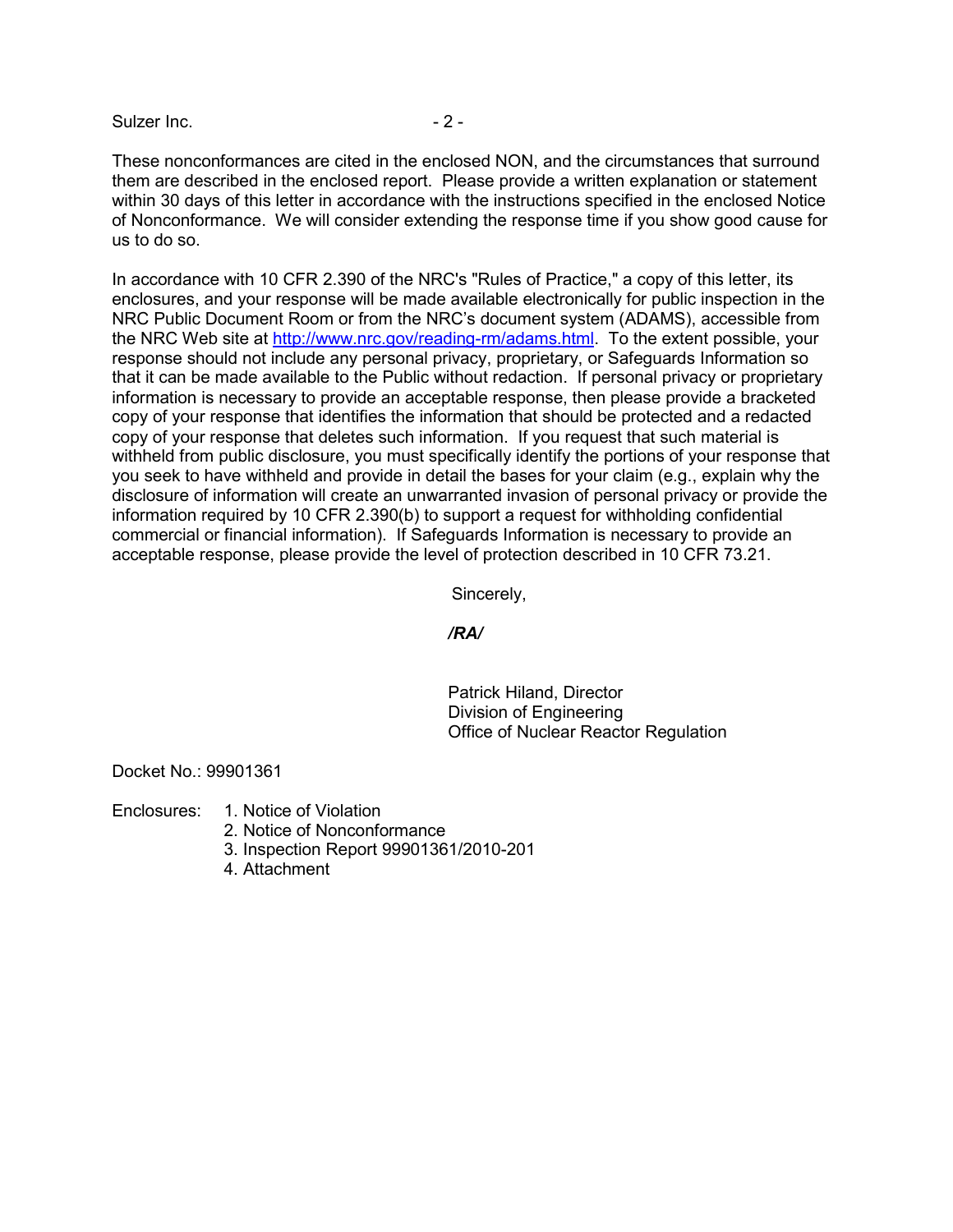These nonconformances are cited in the enclosed NON, and the circumstances that surround them are described in the enclosed report. Please provide a written explanation or statement within 30 days of this letter in accordance with the instructions specified in the enclosed Notice of Nonconformance. We will consider extending the response time if you show good cause for us to do so.

In accordance with 10 CFR 2.390 of the NRC's "Rules of Practice," a copy of this letter, its enclosures, and your response will be made available electronically for public inspection in the NRC Public Document Room or from the NRC's document system (ADAMS), accessible from the NRC Web site at http://www.nrc.gov/reading-rm/adams.html. To the extent possible, your response should not include any personal privacy, proprietary, or Safeguards Information so that it can be made available to the Public without redaction. If personal privacy or proprietary information is necessary to provide an acceptable response, then please provide a bracketed copy of your response that identifies the information that should be protected and a redacted copy of your response that deletes such information. If you request that such material is withheld from public disclosure, you must specifically identify the portions of your response that you seek to have withheld and provide in detail the bases for your claim (e.g., explain why the disclosure of information will create an unwarranted invasion of personal privacy or provide the information required by 10 CFR 2.390(b) to support a request for withholding confidential commercial or financial information). If Safeguards Information is necessary to provide an acceptable response, please provide the level of protection described in 10 CFR 73.21.

Sincerely,

# */RA/*

 Patrick Hiland, Director Division of Engineering Office of Nuclear Reactor Regulation

Docket No.: 99901361

- Enclosures: 1. Notice of Violation
	- 2. Notice of Nonconformance
	- 3. Inspection Report 99901361/2010-201
	- 4. Attachment

### DISTRIBUTION:

RidsNroDcipCqvb RidsNroDcipCqvp KKavanagh

# **ADAMS Accession No**.: **ML101230395**

| OFFICF               | NRR/DE/EQVB     | NRR/DE/EQVB    | NRR/DE/EQVB   | NRR/DE/EQVB      | NRR/DE         |  |  |  |
|----------------------|-----------------|----------------|---------------|------------------|----------------|--|--|--|
| <b>NAME</b>          | CRoquecruz      | <b>JOrtega</b> | PPrescott     | <b>DThatcher</b> | <b>PHiland</b> |  |  |  |
| <b>DATE</b>          | 28<br>110<br>N4 | 04 / 28 / 10   | 04 /30<br>110 | 110<br>04/30     | 05/03/10       |  |  |  |
| -------- ------ ---- |                 |                |               |                  |                |  |  |  |

**OFFICIAL RECORD COPY**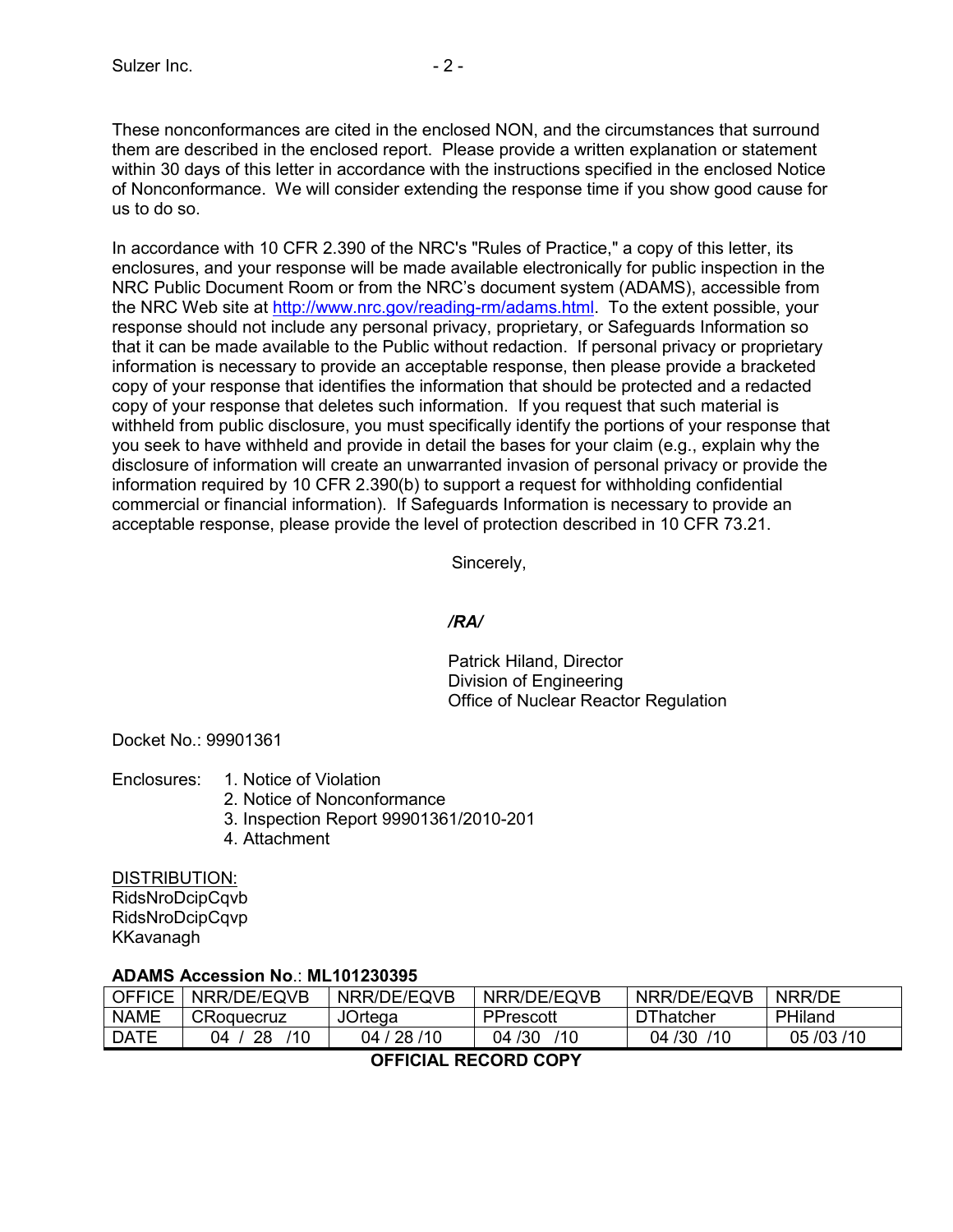# **NOTICE OF VIOLATION**

Chattanooga, TN 37421

Sulzer Pumps (US) Inc. Docket Number 99901361 4126 Caine Lane Inspection Report No. 99901361/2010-201

Based on the results of a Nuclear Regulatory Commission (NRC) inspection conducted March 23 to March 26, of activities performed at Sulzer Pumps (Sulzer), one violation of NRC requirements was identified. In accordance with the NRC Enforcement Policy, the violation is listed below:

A. 10 CFR Part 21, Section 21.21(a)(1), "Notification of failure to comply or existence of a defect and its evaluation," states in part that, "each individual, corporation, partnership, or other entity subject to 10 CFR Part 21 shall adopt appropriate procedures to evaluate deviations and failures to comply associated with substantial safety hazards as soon as practicable and, except as provided in paragraph (a)(2) of this section, in all cases within 60 days of discovery, in order to identify a reportable defect or failure to comply that could create a substantial safety hazard, were it to remain uncorrected."

10 CFR Part 21, Section 21.21(b), states that, "If the deviation or failure to comply is discovered by a supplier of basic components, or services associated with basic components, and the supplier determines that it does not have the capability to perform the evaluation to determine if a defect exists, then the supplier must inform the purchasers or affected licensees within five working days of this determination so that the purchasers or affected licensees may evaluate the deviation or failure to comply, pursuant to  $\S$  21.21(a)."

10 CFR Part 21, Section 21.51, "Maintenance and inspection of records" sets forth requirements for the maintenance of records related to 10 CFR Part 21 evaluations and notifications.

Contrary to the above, as of March 26, 2010;

Sulzer Pumps (US) Inc. procedure CHQ-001, "Compliance with 10CFR Part 21," Revision 1, dated July 10, 2007, did not provide adequate guidance to meet the requirements of 10 CFR Part 21. Specifically:

- 1. CHQ-001 did not provide guidance to inform the purchasers or affected licensees when Sulzer makes the determination that they do not have the capability to perform the evaluation to determine if a defect exists.
- 2. CHQ-001 did not reflect the time frames of 10 CFR 21.51 for maintenance and retention of Part 21 records.

This issue has been identified as Violation 99901361/2010-201-01.

This is a Severity Level IV violation (Supplement VII).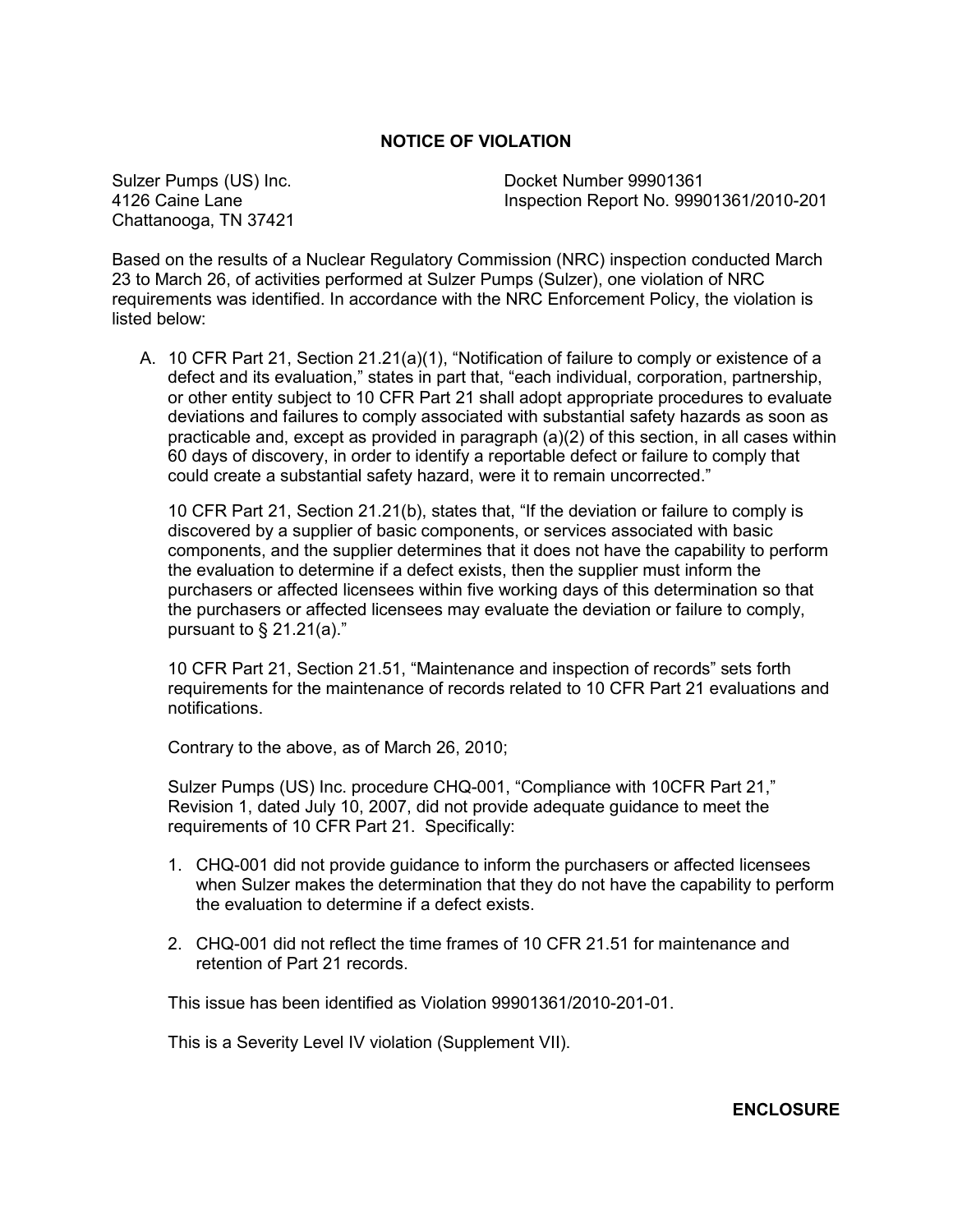Pursuant to the provisions of 10 CFR 2.201, "Notice of Violation," you are required to submit a written statement or explanation to the U.S. Nuclear Regulatory Commission, ATTN: Document Control Desk, Washington, D.C. 20555-0001, with a copy to the Director, Division of Engineering, Office of Nuclear Reactor Regulation, within 30 days of the date of the letter transmitting this Notice of Violation. This reply should be clearly marked as a "Reply to a Notice of Violation" and should include: (1) the reason for the violation, or, if contested, the basis for disputing the violation; (2) the corrective steps that have been taken and the results achieved; (3) the corrective steps that will be taken to avoid further violations; and (4) the date when full compliance will be achieved. Your response may reference or include previous docketed correspondence, if the correspondence adequately addresses the required response. Where good cause is shown, consideration will be given to extending the response time.

If you contest this enforcement action, you should also provide a copy of your response, with the basis for your denial, to the Director, Office of Enforcement, United States Nuclear Regulatory Commission, Washington, DC 20555-0001.

Because your response will be made available electronically for public inspection in the NRC Public Document Room or from the NRC's Agency-wide Documents Access and Management System (ADAMS), to the extent possible, it should not include any personal privacy, proprietary, or Safeguards Information so that it can be made available to the public without redaction. ADAMS is accessible from the NRC Web site at http://www.nrc.gov/reading-rm/adams.html. If personal privacy or proprietary information is necessary to provide an acceptable response, then please provide a bracketed copy of your response that identifies the information that should be protected and a redacted copy of your response that deletes such information. If you request withholding of such material, you must specifically identify the portions of your response that you seek to have withheld and provide in detail the bases for your claim of withholding (e.g., explain why the disclosure of information will create an unwarranted invasion of personal privacy or provide the information required by 10 CFR 2.390(b) to support a request for withholding confidential commercial or financial information). If Safeguards Information is necessary to provide an acceptable response, please provide the level of protection, described in 10 CFR 73.21.

Dated this 3<sup>rd</sup> day of May 2010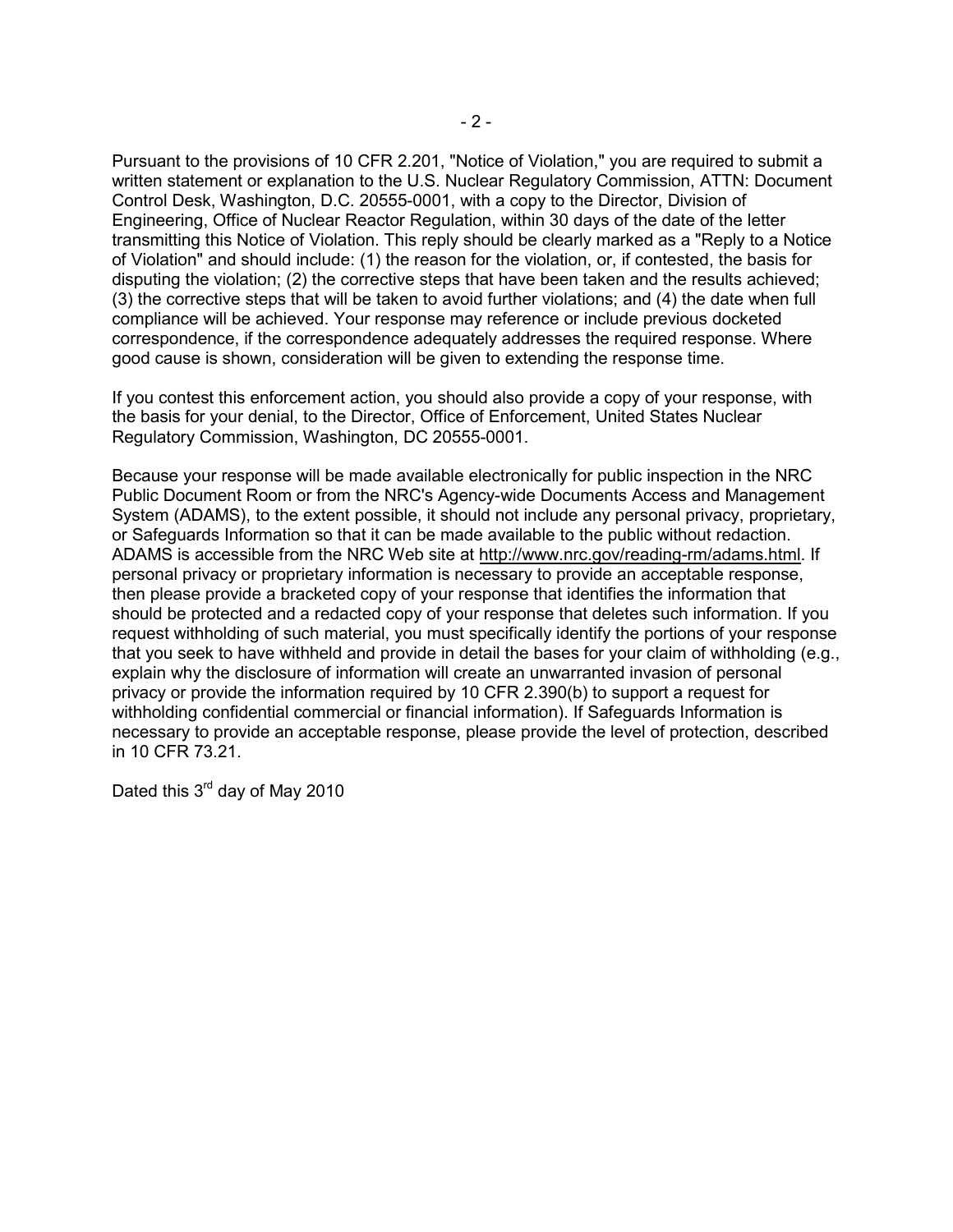# **NOTICE OF NONCONFORMANCE**

Chattanooga, TN 37421

Sulzer Pumps (US) Inc. Docket Number 99901361 4126 Caine Lane Inspection Report No. 99901361/2010-201

Based on the results of a Nuclear Regulatory Commission (NRC) inspection conducted March 23 to March 26, of activities performed at Sulzer Pumps (Sulzer), certain activities were not conducted in accordance with NRC requirements, which were contractually imposed upon Sulzer by NRC licensees.

A. Criterion II, "Quality Assurance Program," of Appendix B to 10 CFR Part 50 states, in part, "The applicant shall identify the structures, systems, and components to be covered by the quality assurance program and the major organizations participating in the program, together with the designated functions of these organizations. The quality assurance program shall provide control over activities affecting the quality of the identified structures, systems, and components, to an extent consistent with their importance to safety."

Sulzer Nuclear Service Center Quality Assurance Manual, Revision 4, dated January 13, 2010, Section 3-A titled, "Design Control," paragraph 5.0, "Design Process," states in part that, "The Engineering Manager shall prescribe and document the design activities to the level of detail necessary to permit the design process to be performed to permit verification the design meets requirements."

Sulzer's Document No. CHE-032, Revision 2, dated September 8, 2008, "Nuclear Parts Commercial Grade Dedication Program Classification and Critical Characteristics Worksheets," paragraph 2.0, "Purpose," states in part that, "Engineering defines the following for pump parts and equipment in nuclear safety related service: Determine if component is a commercial grade item and/or basic component,…"

Contrary to the above as of March 26, 2010:

1. Sulzer failed to evaluate and classify the coating process performed on a safetyrelated component (shaft) in Farley's Service Water pumps.

This issue has been identified as Nonconformance 99901361/2010-201-02.

B. Criterion III, "Design Control" of Appendix B to 10 CFR Part 50, states in part that, "Measures shall be established to assure that applicable regulatory requirements…, for those structures, systems, and components to which this appendix applies are correctly translated into specification, drawings, procedures, and instructions. Design changes…shall be subject to design control measures commensurate with those applied to the original design…"

Sulzer's Nuclear Service Center Quality Assurance Manual, Revision 4, dated January 13, 2010, Section 3-A titled, "Design Control," paragraph 4.0, "Design Input," states in part that, "The Customer Design Specification shall be reviewed for design basis and input in sufficient detail to form the basis for construction in accordance with the Code.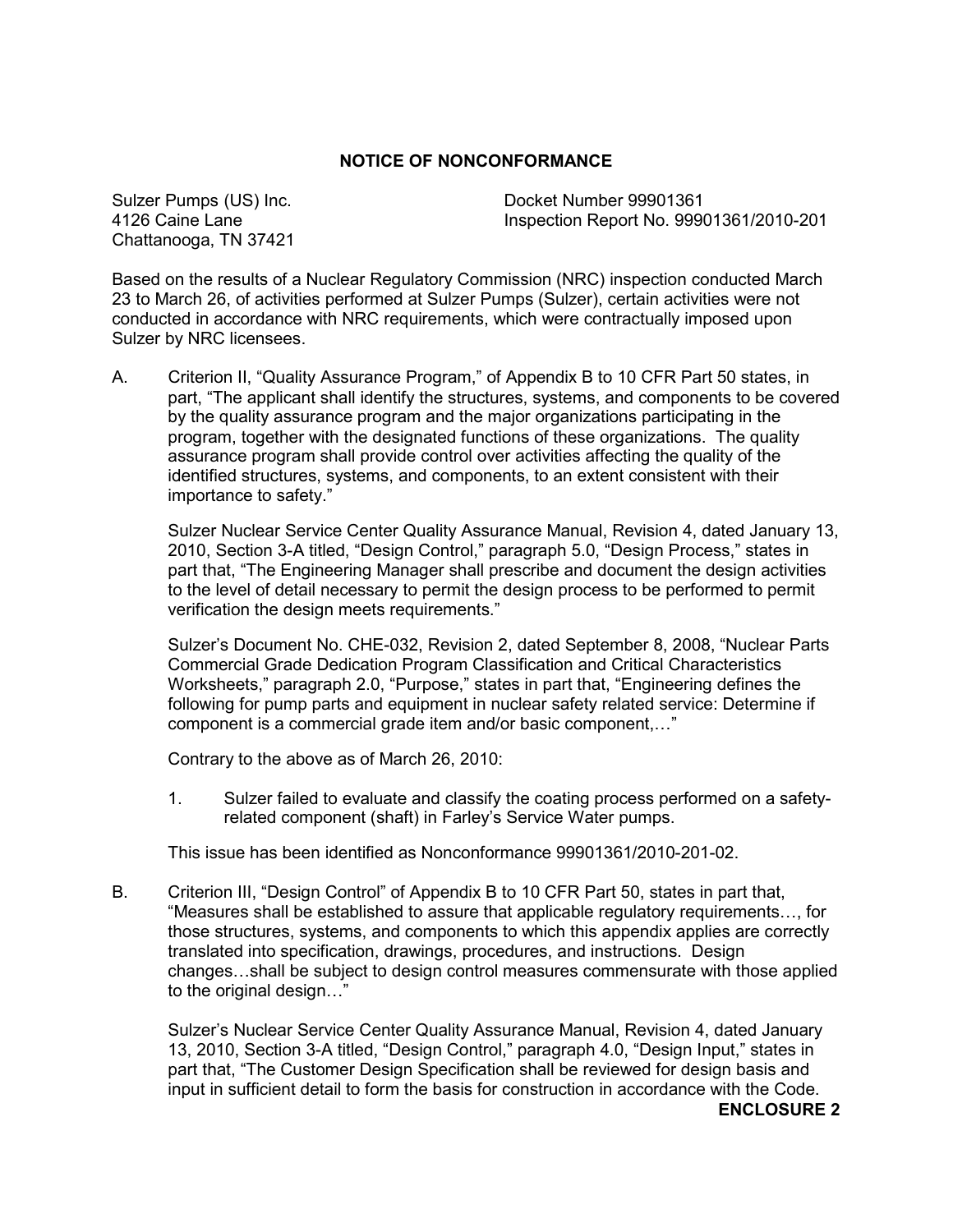Design inputs include, but are not limited to: Design bases, performance requirements, regulatory requirements, codes and standards. Changes from approved design inputs, including the reason for revision, shall be identified, approved, documented and controlled.

Specification Number FM-S-05-001, Version 1.0, Specification for Replacement Service Water Pumps for Joseph M. Farley Nuclear Plant – Unit No. 1 and 2," Paragraph 3.6.2.1, states in part that, "Pump rotors shall be designed with critical speeds at least 25 percent above normal rated speed."

Sulzer's Engineering Department Manual, Document Number E 10.13, Revision Number 10, dated November 2004, "Fits Tolerances & Clearances (Imperial dimensioning)," provides minimum and maximum diametrical fit tolerances for wear rings of a specified size.

Contrary to the above, as of March 26, 2010:

Sulzer failed to provide evaluations for deviations from the approved design inputs, through design change control measures or approvals and control of associated documentation for the change. Specifically:

- 1. The requirement for pump rotors to be designed with critical speeds at least 25 percent above normal rated speed as specified in Specification Number FM-S-05-001 for the replacement service water pumps for Joseph M. Farley Nuclear Plant, Units No. 1 and 2 had no design change control measures or approvals documenting the change.
- 2. The minimum and maximum diametrical fit tolerances for the wear rings on Sulzer's design drawings differed from the specifications in Document Number E 10.13, with no associated design change control measures or approvals documenting the change.

This issue has been identified as Nonconformance 99901361/2010-201-03.

C. Criterion XVI, "Corrective Action," of Appendix B to 10 CFR Part 50 states in part that, "Measures shall be established to assure that conditions adverse to quality, such as failures, malfunctions, deficiencies, deviations, defective material and equipment, and nonconformances are promptly identified and corrected. In the case of significant conditions adverse to quality, the measures shall assure that the cause of the condition is determined and corrective action taken to preclude repetition."

Sulzer's Nuclear Service Center Quality Assurance Manual, Revision 4, dated January 13, 2010, Section 16-A titled, "Corrective Action," Revision 1, dated January 13, 2010, states in part that, "The responsible person shall determine the cause of the unsatisfactory condition and the action necessary to preclude recurrence of the condition. The cause, corrective action and schedule for implementation of the corrective action(s) shall be recorded on the CAR and the Quality Assurance Manager approval obtained."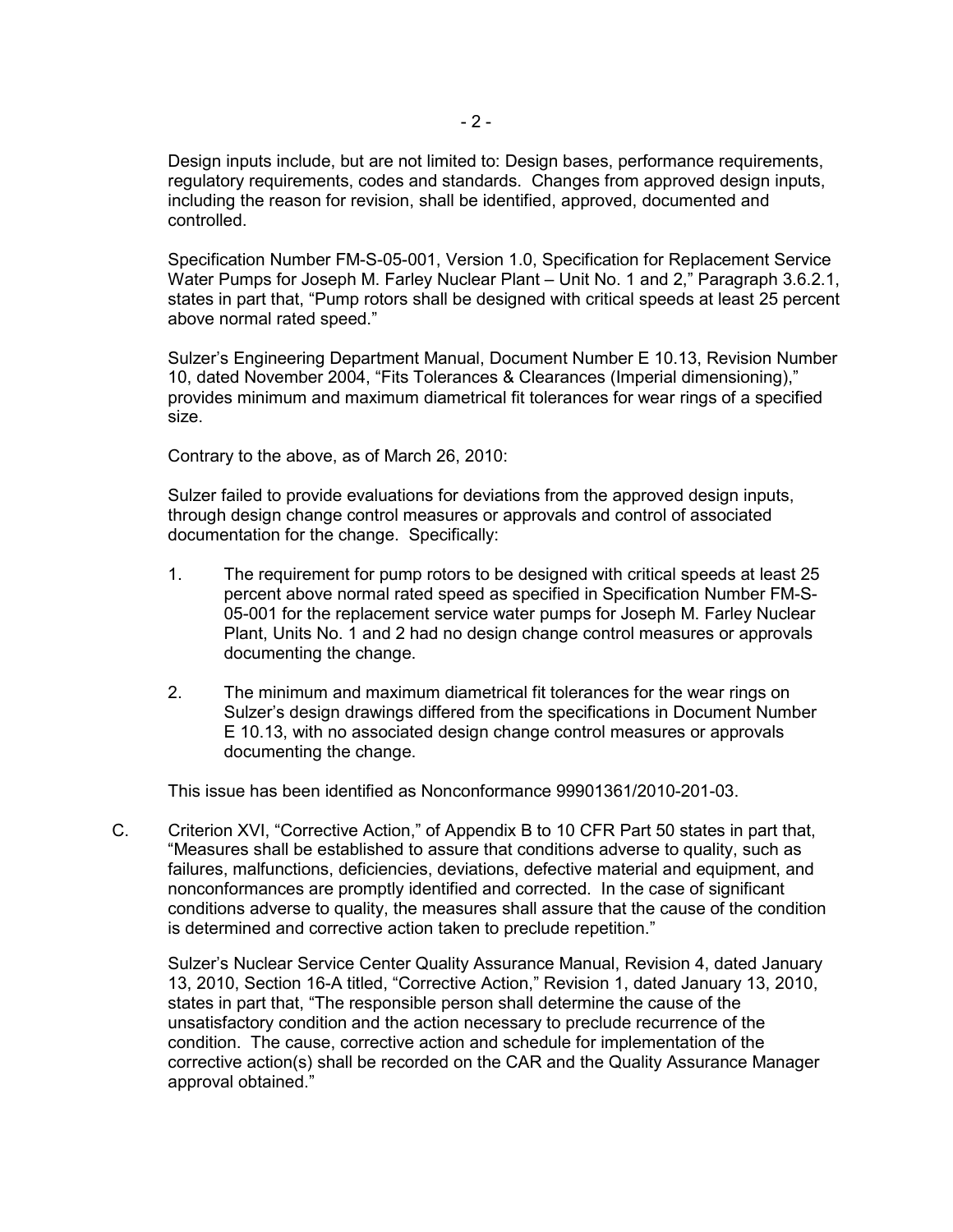Contrary to the above as of March 26, 2010:

1. Sulzer's corrective action program does not provide a systematic method for the review and follow up of corrective actions to determine if they are being completed in a timely fashion and are effective in precluding recurrence of the deficiencies.

This issue has been identified as Nonconformance 99901361/2010-201-04.

D. Criterion VII, "Control of Purchased Material, Equipment, and Services," of Appendix B to 10 CFR Part 50 states in part, "Measures shall be established to assure that purchased material, equipment, and services, whether purchased directly or through contractors and subcontractors, conform to the procurement documents. These measures shall include provisions, as appropriate, for source evaluation and selection, objective evidence of quality furnished by the contractor or subcontractor, inspection at the contractor or subcontractor source, and examination of products upon delivery."

 Sulzer's Procedure CHQ-007, Revision 4, dated January 29, 2009, Section 3.0 titled, "Responsibilities," paragraph 3.2.6.b, "Method 2 – Commercial Grade Survey," states in part, "When Method 2 is utilized, then Supplier Programmatic Elements/Critical Characteristics for materials and special processes as established by Engineering, shall be documented and verified during the Commercial Grade Survey."

Contrary to the above as of March 26, 2010:

1. Sulzer performed audits instead of commercial-grade surveys for several commercial-grade suppliers.

This issue has been identified as Nonconformance 99901361/2010-201-05.

E. Criterion III, "Design Control" of Appendix B to 10 CFR Part 50, states in part that, "Measures shall be established to assure that applicable regulatory requirements…, for those structures, systems, and components to which this appendix applies are correctly translated into specifications, drawings, procedures, and instructions. These measures shall include provisions to assure that appropriate quality standards are specified and included in design documents and that deviations from such standards are controlled."

Sulzer's Nuclear Service Center Quality Assurance Manual, Revision 4, dated January 13, 2010, Section 3-A titled, "Design Control," paragraph 5.0, "Design Process," states in part that, "The Engineering Manager shall prescribe and document the design activities to the level of detail necessary to permit the design process to be performed to permit verification the design meets requirements."

Sulzer's Procedure CHQ-007, Revision 4, dated January 29, 2009, "Commercial Grade Dedication Program," Section 5.0, "Dedication Process," paragraph 5.1.6., states in part, "QA/QC shall perform receipt inspection of vendor supplied material, parts and documentation and perform specified inspections per Form S0402."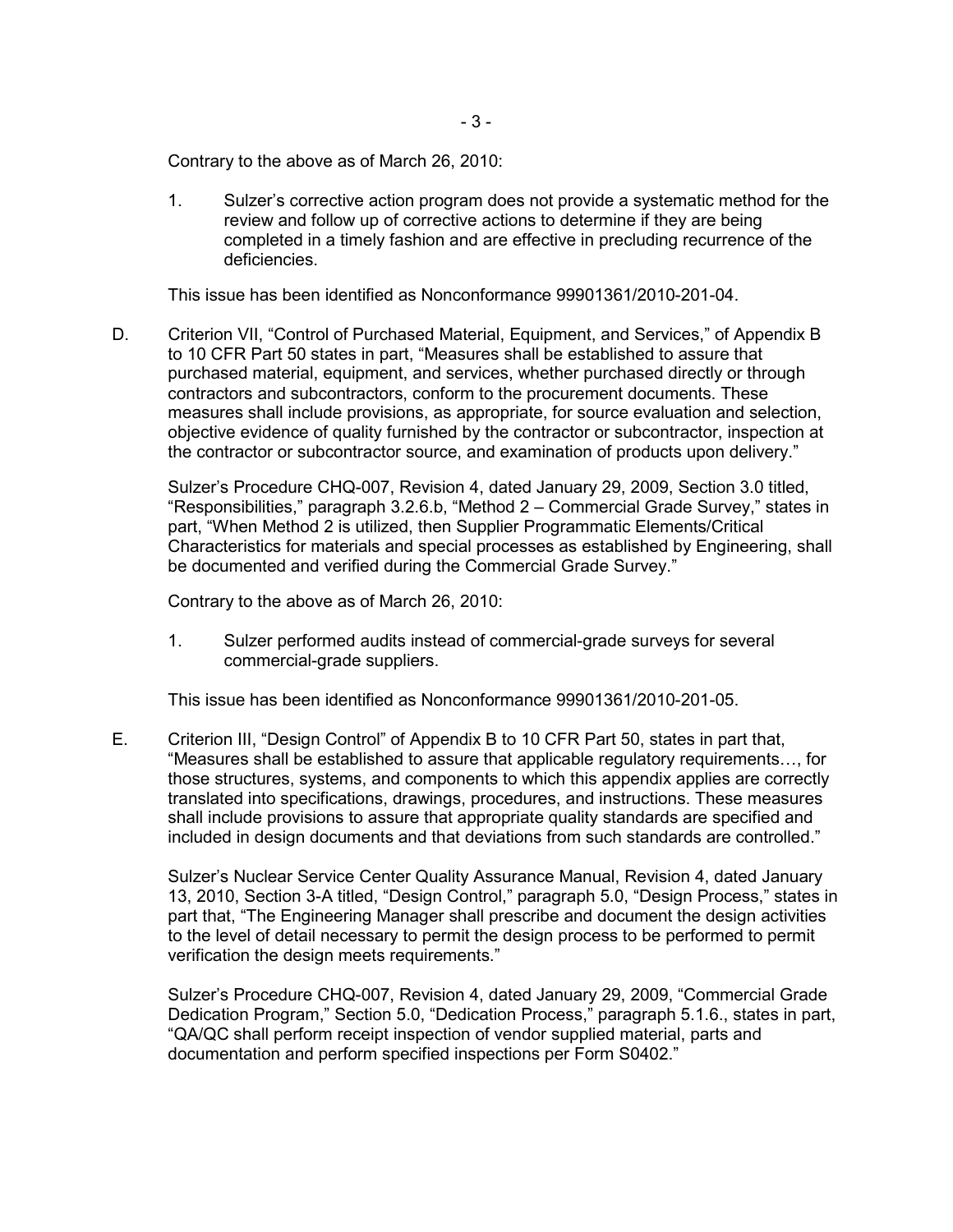Contrary to the above as of March 26, 2010:

1. Sulzer failed to adequately verify by survey or receipt inspection, the rubber material (a critical characteristic) used in bearings made by commercial-grade supplier Duramax Marine, during the dedication process.

This issue has been identified as Nonconformance 99901361/2010-201-06.

Please provide a written statement or explanation to the U.S. Nuclear Regulatory Commission, ATTN: Document Control Desk, Washington, DC 20555-0001 with a copy to the Director, Division of Engineering, within 30 days of the date of the letter transmitting this Notice of Nonconformance. This reply should be clearly marked as a "Reply to a Notice of Nonconformance" and should include for each noncompliance: (1) the reason for the noncompliance, or if contested, the basis for disputing the noncompliance; (2) the corrective steps that have been taken and the results achieved; (3) the corrective steps that will be taken to avoid non-compliances; and (4) the date when your corrective action will be completed. Where good cause is shown, consideration will be given to extending the response time.

Because your response will be made available electronically for public inspection in the NRC Public Document Room or from the NRC's document system (ADAMS), accessible from the NRC Web site at http://www.nrc.gov/reading-rm/adams.html, to the extent possible, it should not include any personal privacy, proprietary, or Safeguards Information so that it can be made available to the public without redaction. If personal privacy or proprietary information is necessary to provide an acceptable response, then please provide a bracketed copy of your response that identifies the information that should be protected and a redacted copy of your response that deletes such information. If you request withholding of such material, you must specifically identify the portions of your response that you seek to have withheld and provide in detail the bases for your claim of withholding (e.g., explain why the disclosure of information will create an unwarranted invasion of personal privacy or provide the information required by 10 CFR 2.390(b) to support a request for withholding confidential commercial or financial information). If Safeguards Information is necessary to provide an acceptable response, please provide the level of protection described in 10 CFR 73.21.

Dated this 3<sup>rd</sup> day of May 2010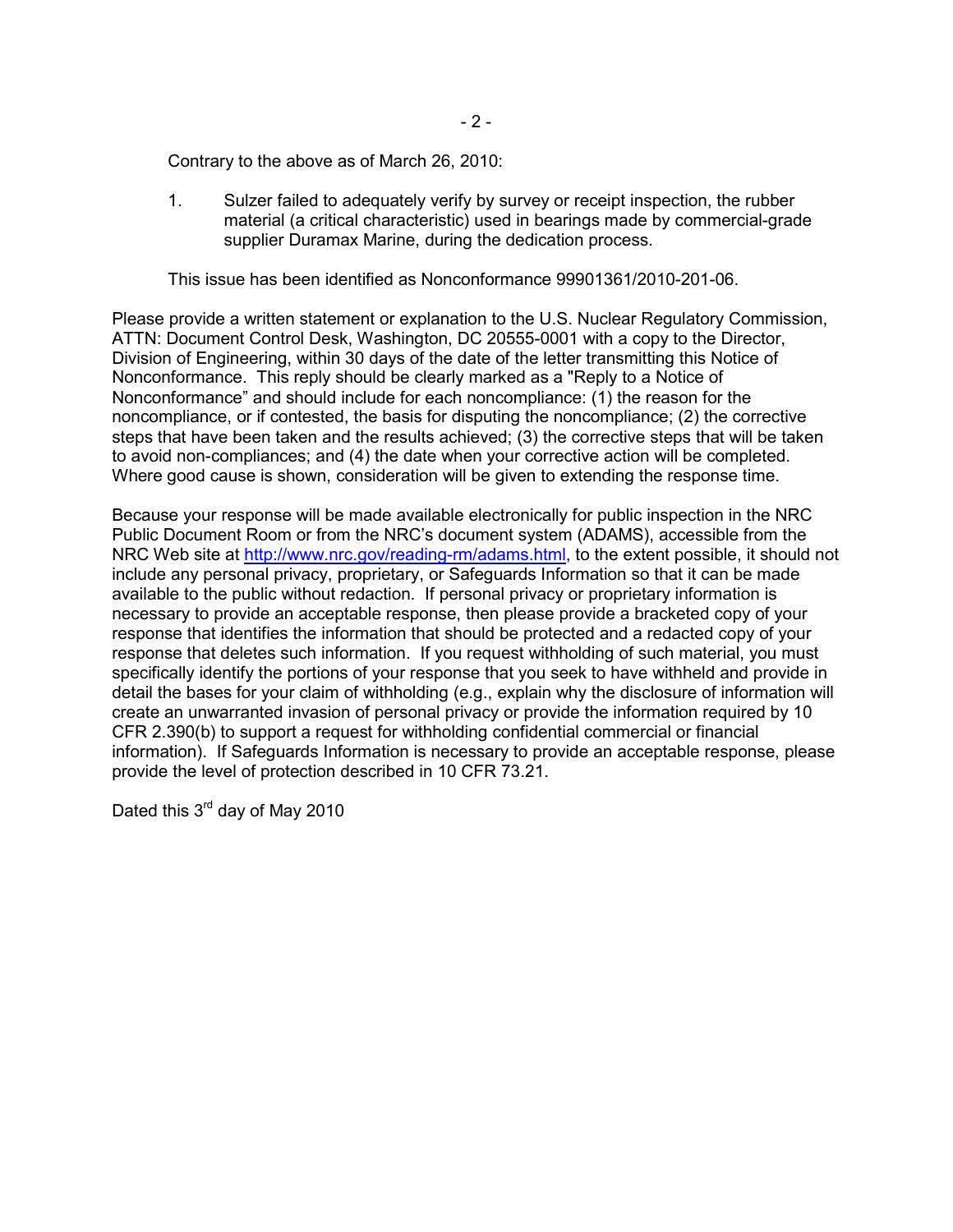# U.S. NUCLEAR REGULATORY COMMISSION OFFICE OF NUCLEAR REACTOR REGULATION DIVISION OF ENGINEERING VENDOR INSPECTION REPORT

| Docket No.:                    | 99901361                                                                                                                                                                                 |
|--------------------------------|------------------------------------------------------------------------------------------------------------------------------------------------------------------------------------------|
| Report No.:                    | 99901361/2010-201                                                                                                                                                                        |
| Vendor:                        | Sulzer Pumps (US) Inc.<br>4126 Caine Lane<br>Chattanooga, TN 37461                                                                                                                       |
| <b>Vendor Contact:</b>         | <b>Tommy Craig</b><br><b>Quality Assurance Manager</b><br>Phone: (423) 296-1935                                                                                                          |
| Nuclear Industry:              | Sulzer Pumps (US) Inc. is a pump manufacturer with focus on<br>specialized centrifugal pumps and agitators/mixers for several<br>markets, including the nuclear power generation market. |
| <b>Inspection Dates:</b>       | March 23 - March 26                                                                                                                                                                      |
| <b>Inspection Team Leader:</b> | Carla Roquecruz, NRR/DE                                                                                                                                                                  |
| Inspectors:                    | Paul Prescott, NRR/DE<br>Jonathan Ortega-Luciano, NRR/DE<br>Cale Young, Region II/DRP (Observer)                                                                                         |
| Approved by:                   | Dale Thatcher, Chief<br>Quality & Vendor Branch<br>Division of Engineering<br>Office of Nuclear Reactor Regulation                                                                       |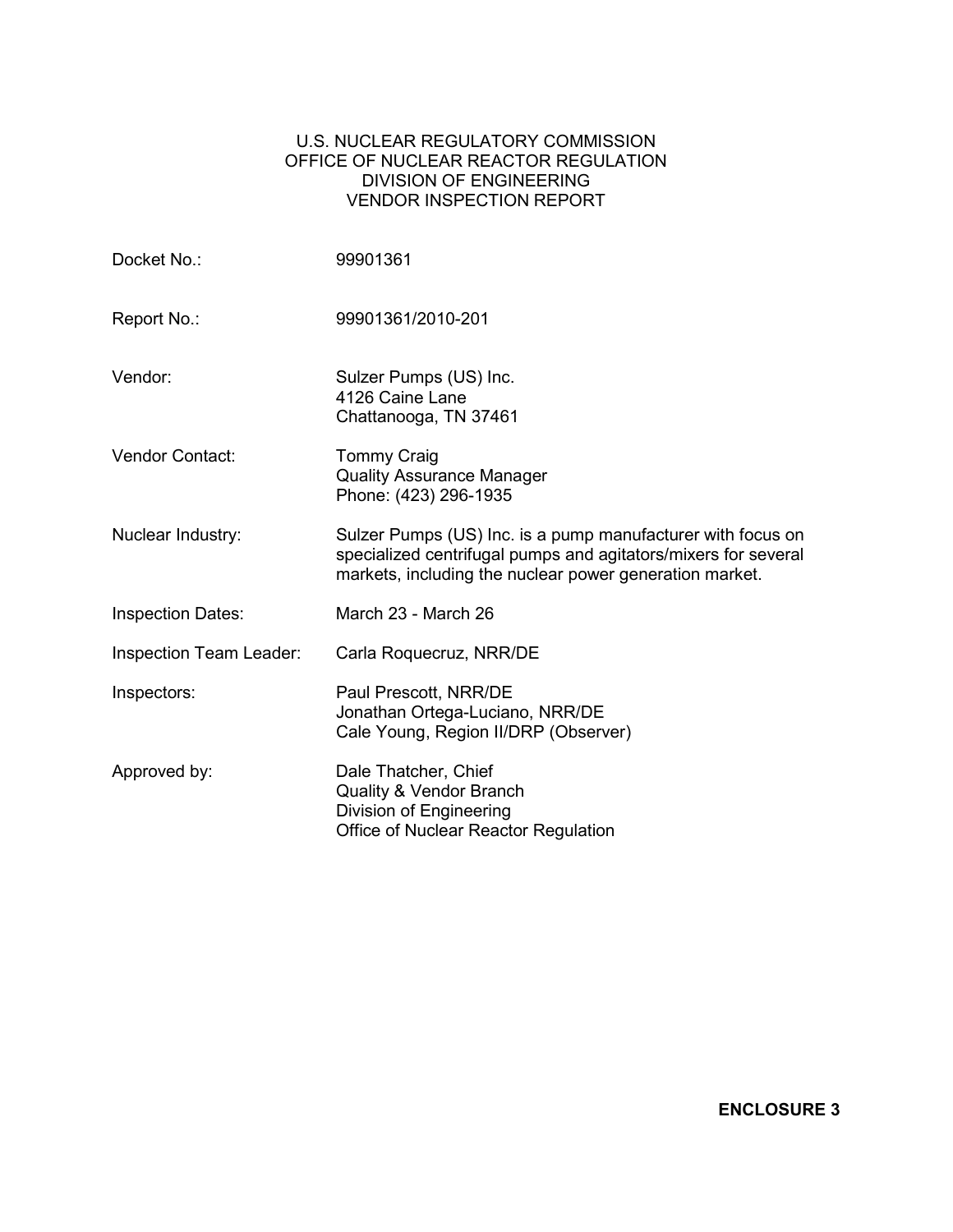# **EXECUTIVE SUMMARY**

### Sulzer Pumps (US) Inc. 99901361/2010-201

The purpose of this inspection was to assess Sulzer Pumps (US) Inc. (Sulzer's) dedication and manufacturing processes that may have contributed to the Farley Nuclear Power Plant's Service Water Pump 2E failure. In addition, the inspectors reviewed selected portions of Sulzer's quality assurance (QA) and 10 CFR Part 21 (Part 21) programs. The inspection was conducted at Sulzer's facility in Chattanooga, Tennessee.

The NRC inspection bases were:

- Appendix B, "Quality Assurance Criteria for Nuclear Power Plants and Fuel Reprocessing Plants," to Part 50 of Title 10 of the *Code of Federal Regulations;* and
- 10 CFR Part 21, "Reporting of Defects and Noncompliance."

The last NRC inspection conducted at Sulzer's facility in Chattanooga, Tennessee occurred in September 2006. During that inspection, the NRC staff did not identify any violations or nonconformances.

### 10 CFR Part 21 Program

The inspectors identified one violation of Part 21. Violation 99901361/2010-201-01 was cited for one example of failure to adopt an appropriate procedure to ensure effective identification and evaluation of deviations and failures to comply associated with a substantial safety hazard. The second example was cited for failure to establish proper Part 21 record retention requirements. With the exception of the violation noted above, the inspectors concluded that Sulzer's Part 21 program was consistent with regulatory requirements.

### Quality Assurance Program

The inspectors identified one Nonconformance of Appendix B to 10 CFR Part 50. Nonconformance 99901361/2010-201-02 was cited for failure to adequately categorize a process performed in a safety-related component as a safety-related activity. With the exception of the Nonconformance noted above, the inspectors concluded that Sulzer's QA Program and implementation were consistent with the regulatory requirements of Criterion II of Appendix B to 10 CFR Part 50.

### Design Control

The inspectors identified one Nonconformance of Appendix B to 10 CFR Part 50. Nonconformance 99901361/2010-201-03 was cited with two examples noted, for failure to provide evaluations for deviations from the approved design inputs and control of associated documentation for the change. With the exception of the Nonconformance noted above, the inspectors concluded that Sulzer's design control process requirements and implementation were consistent with the regulatory requirements of Criterion III of Appendix B to 10 CFR Part 50.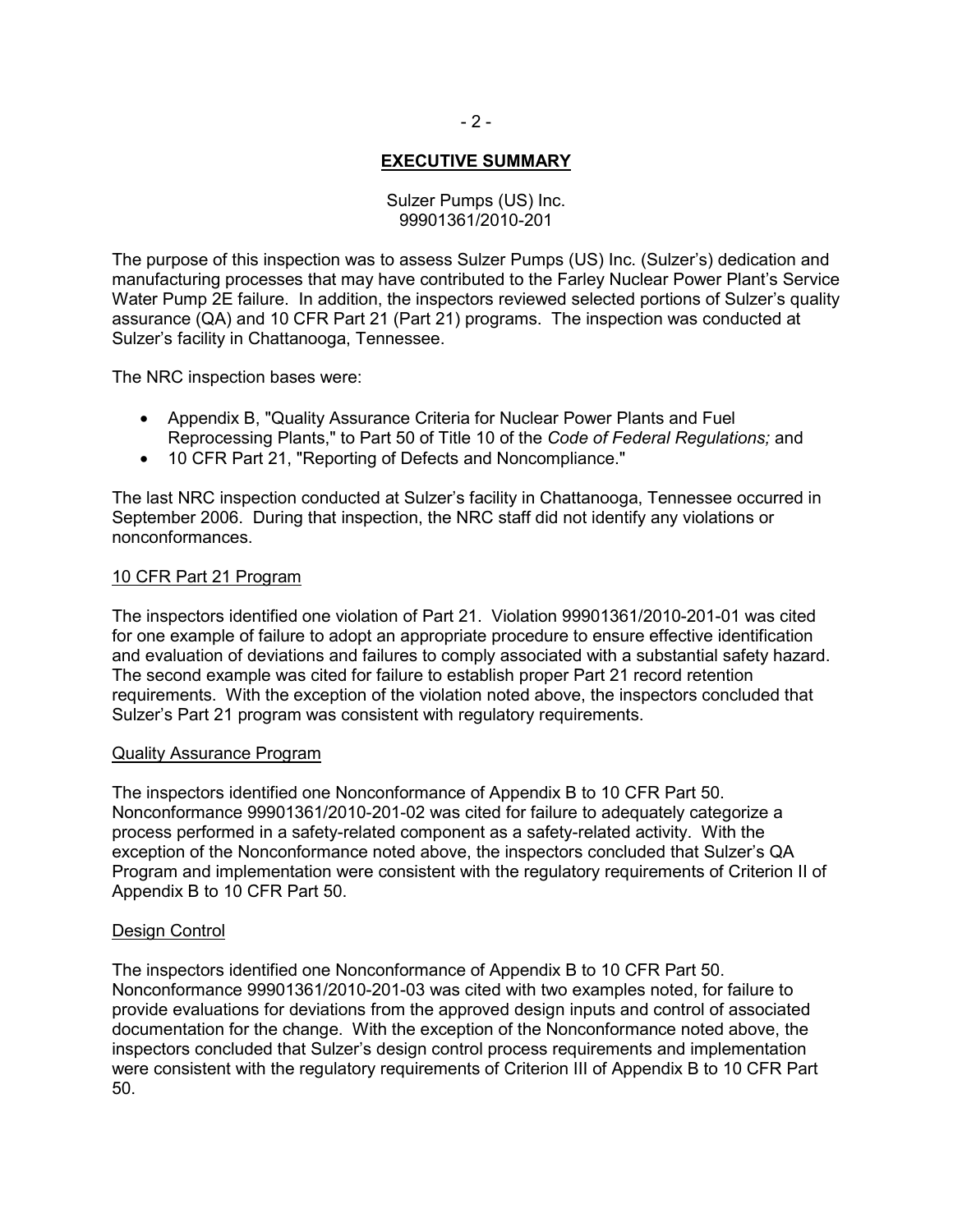### Corrective Action

The inspectors identified one nonconformance of Appendix B to 10 CFR Part 50. Nonconformance 99901361/2010-201-04 was cited for timeliness of corrective action. With the exception of the above nonconformance, the inspectors determined that Sulzer's corrective action program and implementation met the requirements of Criterion XVI of Appendix B to 10 CFR Part 50.

### Commercial-Grade Dedication

The inspectors identified two Nonconformances of Appendix B to 10 CFR Part 50. Nonconformance 99901361/2010-201-05 was cited for failure to perform commercial-grade surveys instead of audits for several commercial-grade suppliers. Nonconformance 99901361/2010-201-06 was cited for failure to adequately verify the material supplied by a commercial-grade supplier not previously surveyed, during the dedication process. With the exception of the nonconformances mentioned above, the inspectors determined that Sulzer's commercial-grade dedication process and implementation was in compliance with regulatory requirements and industry guidance.

### Audits

Based on the review of Sulzer's process for performing audits, implementing procedures, and recent audit reports, the inspectors concluded that Sulzer process met the requirements of Criterion XVIII of Appendix B to 10 CFR Part 50. No findings of significance were identified.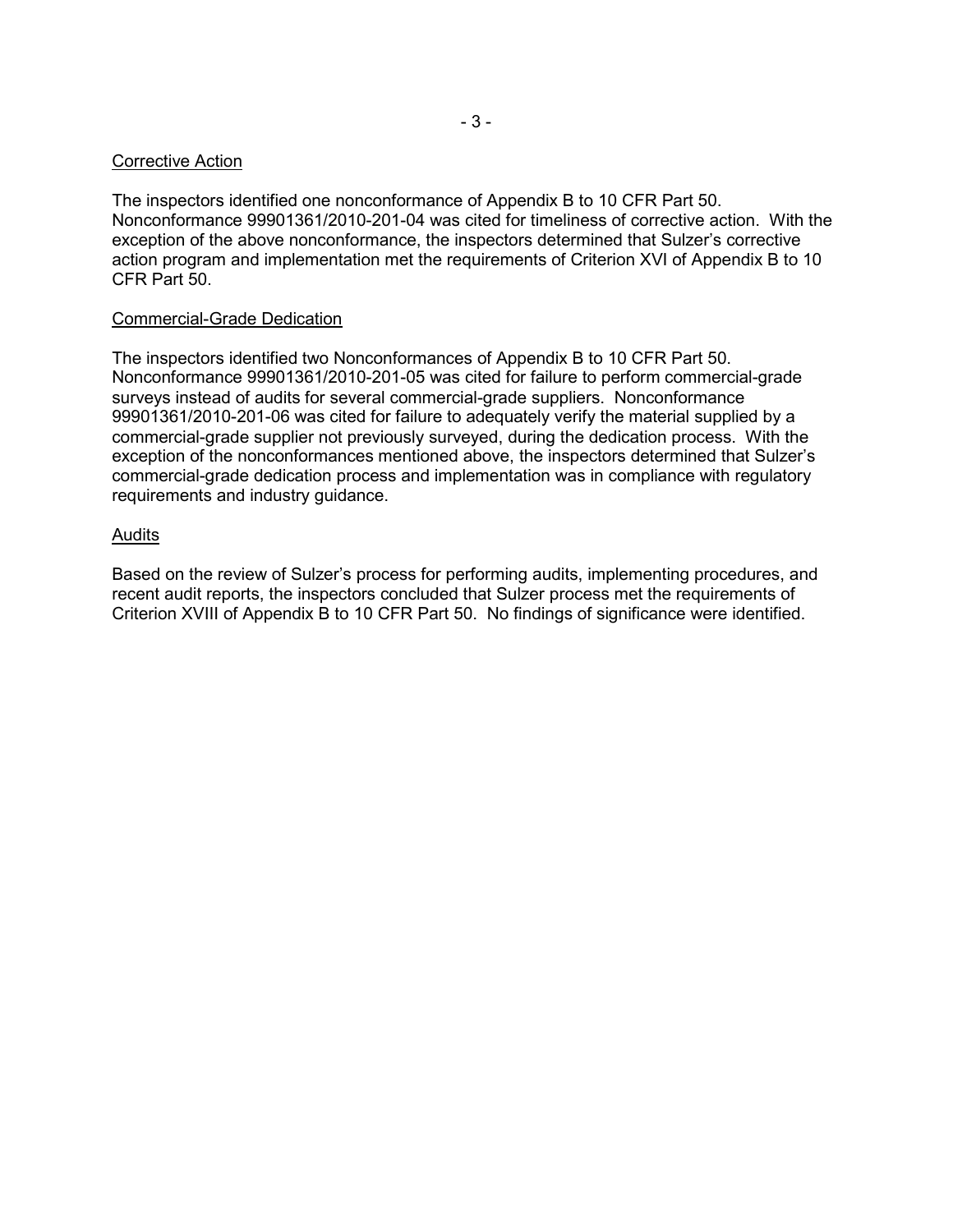#### **REPORT DETAILS**

#### 1. 10 CFR Part 21 Program

#### a. Inspection Scope

The inspectors reviewed Sulzer's Quality Assurance Manual (QAM), Revision 4, dated January 13, 2010, and procedures that govern the Part 21 program to determine compliance with 10 CFR Part 21. Specifically, the inspectors focused on Procedure CHQ-001, "Compliance with 10CFR Part 21," Revision 1, dated July 10, 2007, and Procedure CHQ-021, "Control of Nonconforming Items or Activities," Revision 1, dated January 29, 2009.

The inspectors discussed the Part 21 process with Sulzer's Quality Assurance (QA) Manager to evaluate the vendor's Part 21 program and reviewed a sample of completed Part 21 evaluations.

#### b. Observations and Findings

The inspectors verified that Sulzer's procedure CHQ-001 met the requirements of Part 21. The inspectors noted that procedure CHQ-001 outlined the process Sulzer used for the reporting of defects and noncompliance, as well as the responsibilities of employees, managers, and the QA Manager with respect to Part 21.

The inspectors noted that CHQ-001, Section 2.0, "Responsibility," provides instructions for any worker who obtained information indicating that a safety-related component could contain a condition that could cause the component to fail to perform its intended function, to promptly report the condition to the QA Manager. Also, under the QA Manger's responsibilities, the procedure states in part that, "The Manager of Sulzer has delegated the responsibility of handling all 10 CFR Part 21 reports, evaluations, and notifications to the Quality Assurance Manager." The QA Manager is responsible to ensure that all conditions are evaluated and reported in accordance with procedure CHQ-001.

During the review of the CHQ-001, specifically under section 5.0, "Evaluation," the inspectors noted that the procedure did not contain adequate guidance to meet the regulatory requirements of 10 CFR Part 21.21. Specifically, CHQ-001 did not provide for measures to inform purchasers or affected licensees within 5 days of Sulzer's determination that it does not have the capability to perform the Part 21 evaluation. This issue is identified as an example of Violation 99901361/2010-201-01.

The inspectors noted that maintenance of Part 21 records is addressed in Sulzer's procedure CHQ-001, Section 8, "Record Maintenance." This section requires the QA Manager to keep the required Part 21 records for a period of at least one year or 10 years if the record was associated with a Part 21 violation, including a record of basic component purchasers. 10 CFR 21.51, "Maintenance and Inspection of Records," establishes the following time-frames for retention of Part 21 records: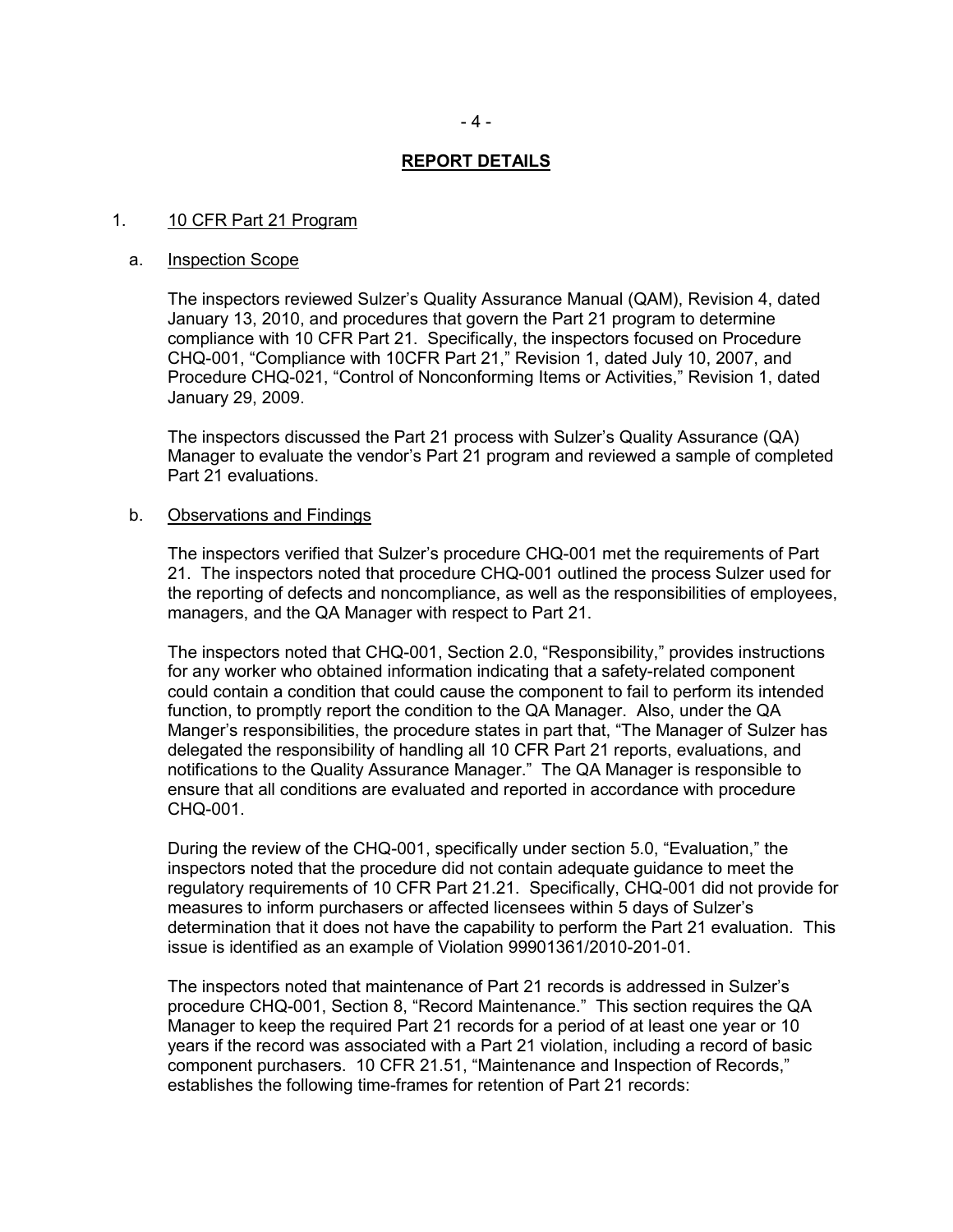- Retain evaluations of all deviations and failures to comply for a minimum of five years after the date of the evaluation;
- Suppliers of basic components must retain any notifications sent to purchasers and affected licensees for a minimum of five years after the date of the notification; and
- Suppliers of basic components must retain a record of the purchasers of basic components for 10 years after delivery of the basic component or service associated with a basic component.

Contrary to the requirements of the regulation, Sulzer's CHQ-001 procedure requirements differed from those established in Part 21. This issue is identified as another example of Violation 99901361/2010-201-01.

c. Conclusions

The inspectors identified one violation of Part 21. Violation 99901361/2010-201-01 was cited for one example of failure to adopt an appropriate procedure to ensure effective identification and evaluation of deviations and failures to comply associated with a substantial safety hazard. The second example of violation 99901361/2010-201-01 was cited for failure to establish proper Part 21 record retention requirements. With the exception of the violation noted above, the inspectors concluded that Sulzer's Part 21 program was consistent with regulatory requirements.

# 2. Quality Assurance Program

### a. Inspection Scope

The inspectors reviewed Sulzer's QA policies and implementing procedures that covered the classification of pump parts, equipment and services as safety-related or commercial-grade, to verify compliance with the requirements of Criterion II, "Quality Assurance Program," of Appendix B to 10 CFR Part 50 as applied to the Farley Nuclear Power Plant (Farley) procurement of service water (SW) pumps. Specifically, the inspectors reviewed the procurement documents, bill of material (BOM), dedication packages and drawings for Farley's SW pumps 2D and 2E. In addition, the inspectors held discussions with the engineering manager, the QA manager, other Sulzer QA personnel and the QA manager for a sub-supplier that provided a service for the SW pumps. The procedures, documents, and records reviewed within the scope of the inspection in this area included:

- Document No. CHE-032, Revision 2, dated September 8, 2008, "Nuclear Parts Commercial Grade Dedication Program Classification and Critical Characteristics Worksheets;"
- Procedure CHQ-007, Revision 4, dated January 29, 2009, "Commercial Grade Dedication Program;"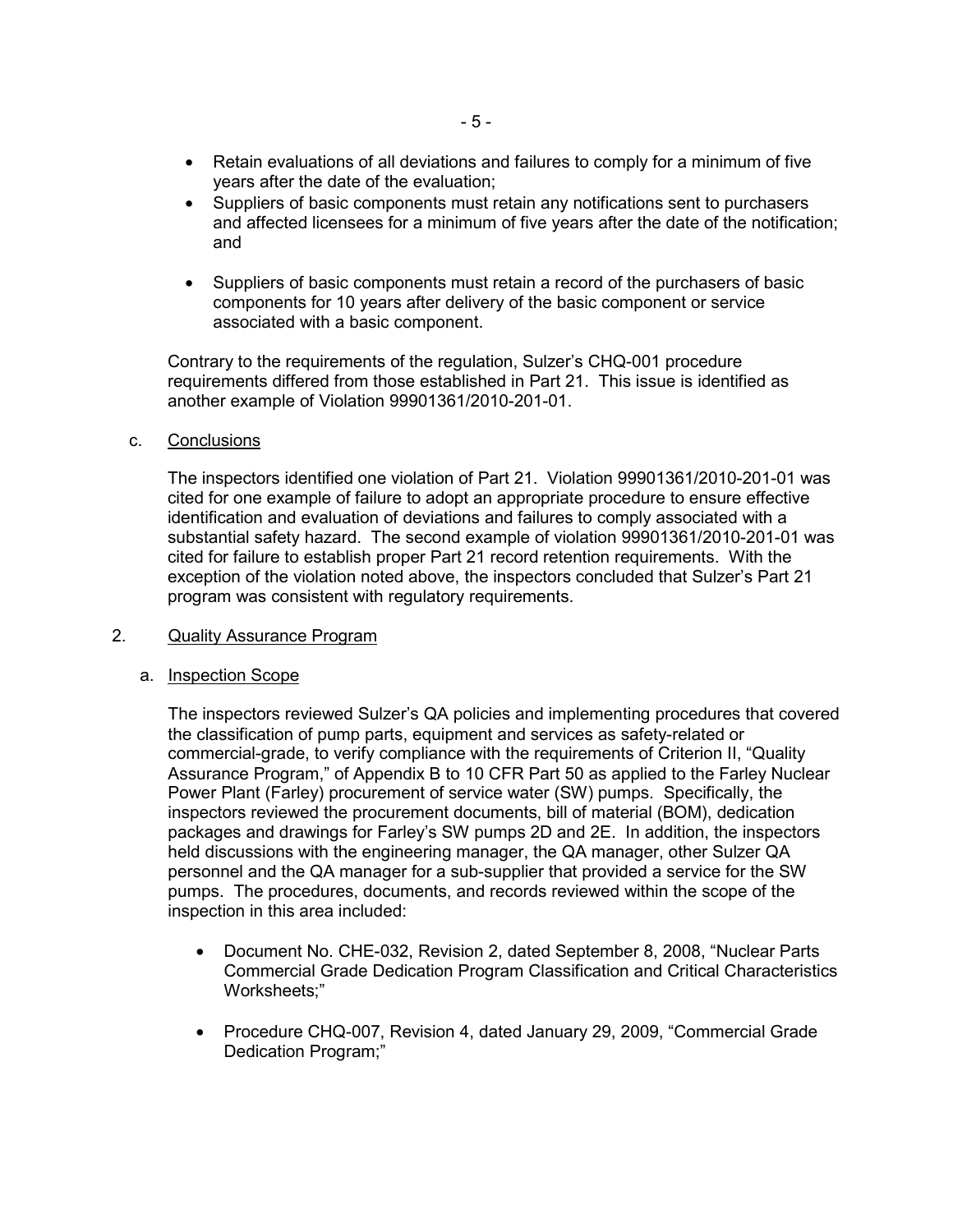- Form SO802-0, "Job Specific Bill of Material," Revision 7, Job Number 08C02145;
- List of Sulzer Supplied Parts Referenced to sectional dwg. E-08C02145 Revision F, Job Number 08C02145, Johnston Model 27CC – 2 Stage Pump;
- Sulzer Purchase Order (PO) 08407839 to Dubose National Energy Service Inc., for Bar Round 2¼" Diameter, 36¾" long, material A582 – 416A, dated March 16, 2006;
- Sulzer PO 08407902 to Engineered Coatings & Machining (ECM), for head shaft,  $2\frac{1}{4}$ " Diameter bar stock  $36\frac{3}{4}$ " long to be coated 9.25" (+/-1/16") long with chrome cxide 0.020-0.022" thick, 16⅛" (+/-⅛") from one end, dated April 10, 2006; and
- Sulzer PO 08407976 to ECM, for line shaft, 2 3/16" diameter bar stock 120½ " (+1/-0) to be coated 7-5/8" (+/-1/16") long with chrome oxide 0.020-0.022" thick,  $8\frac{3}{4}$  " (+/- $\frac{1}{8}$ ") from one end.

### b. Observations and Findings

The inspectors reviewed the BOM and procurement documents for the shaft in Farley's SW pump 2E and noted that the head shaft, line shaft and pump shaft were classified as safety-related. According to Sulzer's PO, the shaft bearing journals for the SW pumps are comprised as follows: a machined surface of the shaft base material, a chromium oxide layer, and a phenolic sealer. The inspectors noted that Sulzer used the coating services of commercial-grade supplier, ECM in Birmingham, Alabama, to apply the shaft bearing journals coating for Farley's SW pumps. Through discussions with Sulzer personnel, the inspectors learned that for the first three SW pumps sent to Farley, Sulzer considered this coating service as a commercial-grade activity. Sulzer did not verify or dedicate the coating services provided by ECM for the chromium oxide coating applied to the shafts.

The inspectors noted, during the review of the documentation related to the procurement of the Farley's SW pumps, that Sulzer did not perform an evaluation to determine that this coating process was not essential to the function of these pumps. No failure mode and effects analysis was performed for the shaft bearing journals coating, as a result, no documented evidence could be found to support Sulzer's conclusion that this coating process was not a safety-related activity. This issue was identified as Nonconformance 99901361/2010-201-02.

c. Conclusion

The inspectors identified one nonconformance of Appendix B to 10 CFR Part 50. Nonconformance 99901361/2010-02 was cited for failure to adequately categorize a process performed on a safety-related component as a safety-related activity. With the exception of the above nonconformance, the inspectors determined that Sulzer's QA program was consistent with regulatory requirements.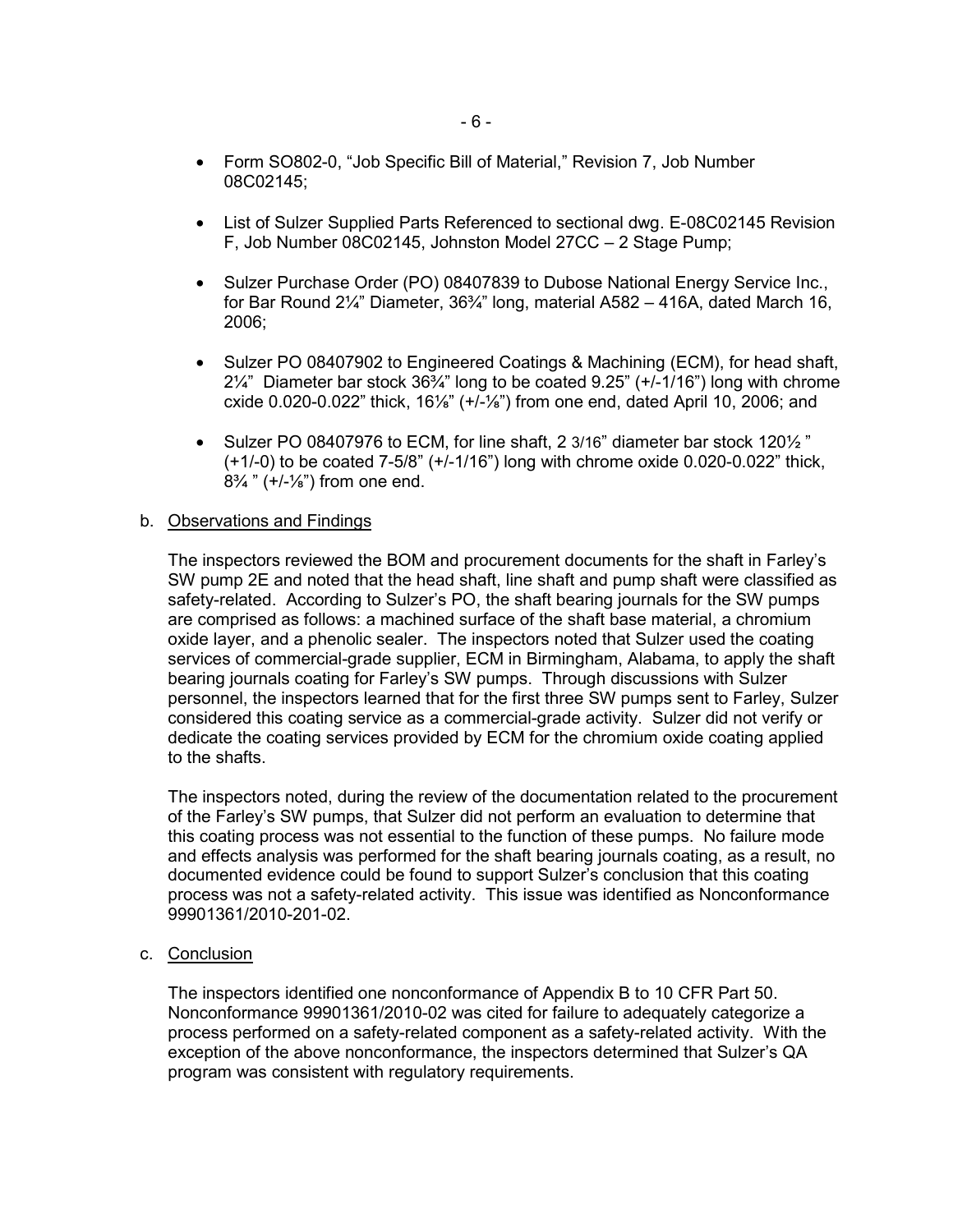### 3. Design Control

### a. Inspection Scope

The inspectors reviewed Sulzer's QA policies and implementing procedures that governed the design control process to verify compliance with the requirements of Criterion III, "Design Control," of Appendix B to 10 CFR Part 50 as applied to the Farley replacement SW pumps. The inspectors held discussions with the Engineering Manager on the design changes implemented for the Farley SW pumps. Specifically, the inspectors reviewed the documents governing the implementation of Sulzer's design control measures related to the development of component specifications and the pump calculations that supported the procurement controls for selected safety significant components of the pump. The inspectors also reviewed PO documents associated with the Farley SW pumps to verify that the licensee's design specifications were properly translated into design documents. The procedures, documents and records reviewed within the scope of the inspection in this area included:

- Specification Number FM-S-05-001, Version 1.0, Specification for Replacement Service Water Pumps for Joseph M. Farley Nuclear Plant – Unit No. 1 and 2;"
- Form SO802-0, "Job Specific Bill of Material," Revision 7, Job Number 08C02145;
- Document Number E12.51183 for Order No. 08C02145/49, E068-1089, "Design Report – ASME Pressure Vessel Calculation Unit 2-27CC 2-Stage;"
- Document Number E12.5.1186 for Order No. 08C02145/49, "Seismic Stress Analysis for Unit 2 – 27CC 2-Stage Pumps;"
- Document No. CHE-006, Revision 0, "Order Review, Acceptance and Entry;" and
- Engineering Department Manual Document Number E 10.13, "Fits, Tolerances & Clearances (Imperial Dimensioning)."

### b. Observations and Findings

The inspectors reviewed all of the major design changes implemented for the Farley SW pumps. The changes were adequately identified in the licensee's PO specification and for the most part, translated into the vendor's BOM. Licensee POs for pumps or components are reviewed by Sulzer using CHE-006. Engineering is responsible for coordination of activities with other internal organizations. The BOM will identify all necessary parts and associated drawings. The final BOM is maintained as a quality record. It is a job specific engineering document that controls design, inspection and manufacturing requirements necessary to ensure PO requirements are met.

Sulzer's design process is controlled by CHE-001. The two main products engineering develops from the licensee's PO, subsequent to completion of the BOM are a design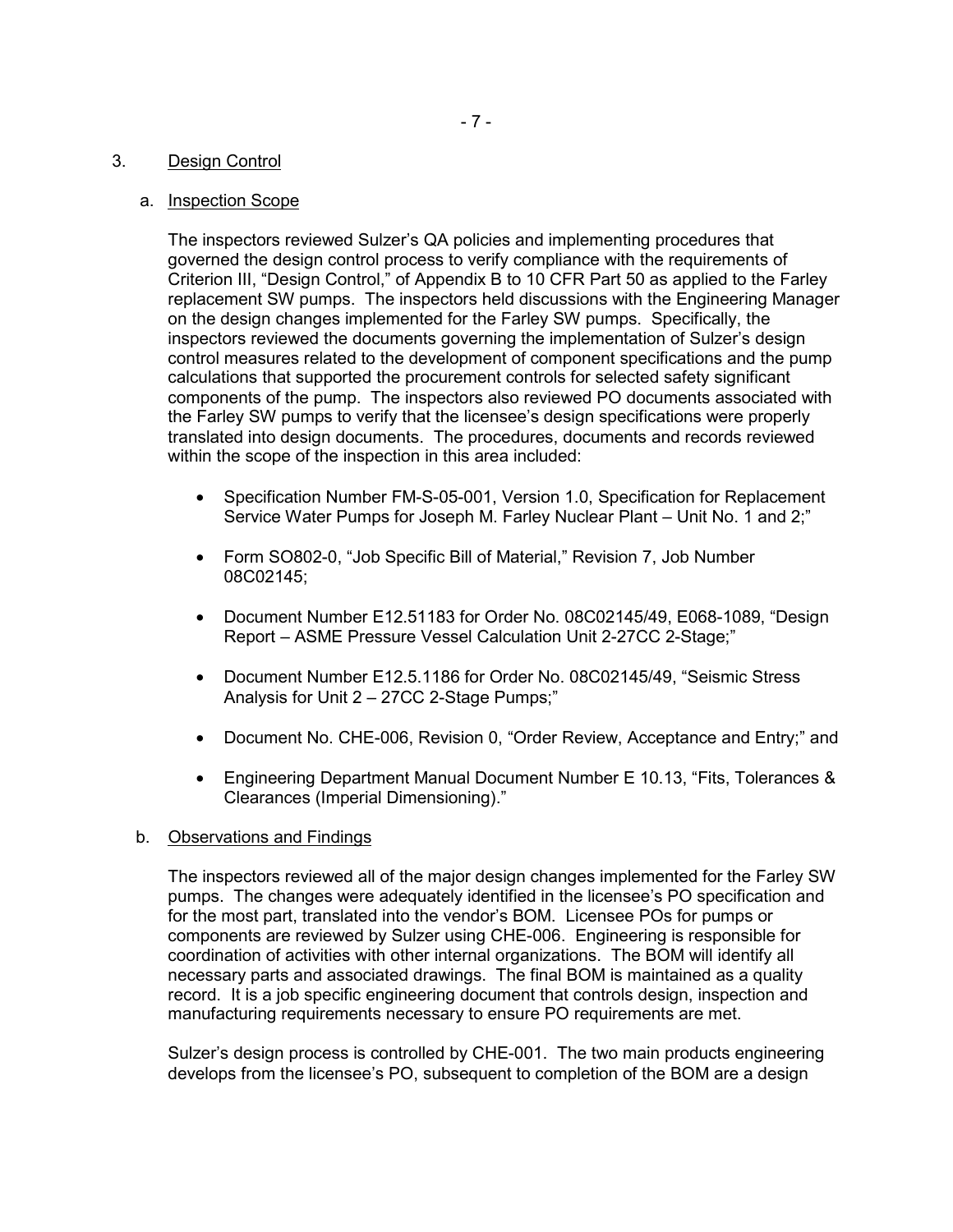report and seismic analysis document. The majority of design changes for the Farley SW pumps were related to material changes. The impact on the original pump design was evaluated for Code compliance and seismic impact analysis, as detailed in the respective documents above. However, the inspectors requested the design evaluation for not meeting the licensee's specified PO requirement that the pump rotors shall be designed with critical speeds at least 25 percent above normal rated speed. Seismic Report E12.5.1186 did not document the deviation from the critical speed calculation. In discussions with the engineering manager, he stated that nonconformance reports (NCRs) were generated to document this issue for both units. The disposition of NCR 1672, related to the Unit 2 pumps, had been approved by the licensee. The Unit 1 NCRs were still under review, but all of the pumps except for one are of the same design. The condition was determined not to affect the operability of the Unit 2 pumps; however, long term reliability would be impacted. The licensee and Sulzer have agreed to replace or modify the pumps with a number of design changes to address this issue as well as other potential reliability issues related to the pumps. Assurance of near-term operability was provided by the licensee's pump monitoring compensatory measures.

The pump procurement specification in Specification Number FM-S-05-001, paragraph 3.6.2.1, stated a requirement that the pump rotors shall be designed with critical speeds at least 25 percent above normal rated speed. This requirement was not explicitly called out in the PO; however, the PO invokes the specification. The PO required a certificate of conformance (CofC) certifying compliance to the specifications and requirements of the PO. The specification also required certification that the pumps are designed in accordance with the specification.

The specification requirement only addresses rotor critical speed but did not address the natural frequency of the pump structure or assembly. This distinction is important because it is possible to have pump vibration problems that are not caused by the critical speed of the rotor. The requirement in the specification for rotor critical speed margin is largely a carryover from the original specification for the SW pumps. However, industry guidance recommends that new pump design should be analyzed by the manufacturer to address structural natural frequency separation from operation speed as well as rotor critical speed margin.

There is no specific requirement in the specification to have the vendor submit results of the rotor critical speed analysis to the licensee for review. Thus vendor noncompliance was not easily detectable by normal contract administration.

Structural natural frequency of the pump assembly was actually analyzed by the pump vendor as part of the stress seismic analysis reports. As described in these reports, the frequency separation from running speed was analyzed to be 12.75 percent. These reports were reviewed by licensee personnel and were found to be acceptable from a seismic qualification standpoint. However, these personnel would not normally be aware of the intent to maintain larger margins for purposes unrelated to seismic qualification.

The inspectors determined that Sulzer had not performed an analysis or adequately identified to the licensee that the pump rotors were not designed with critical speeds at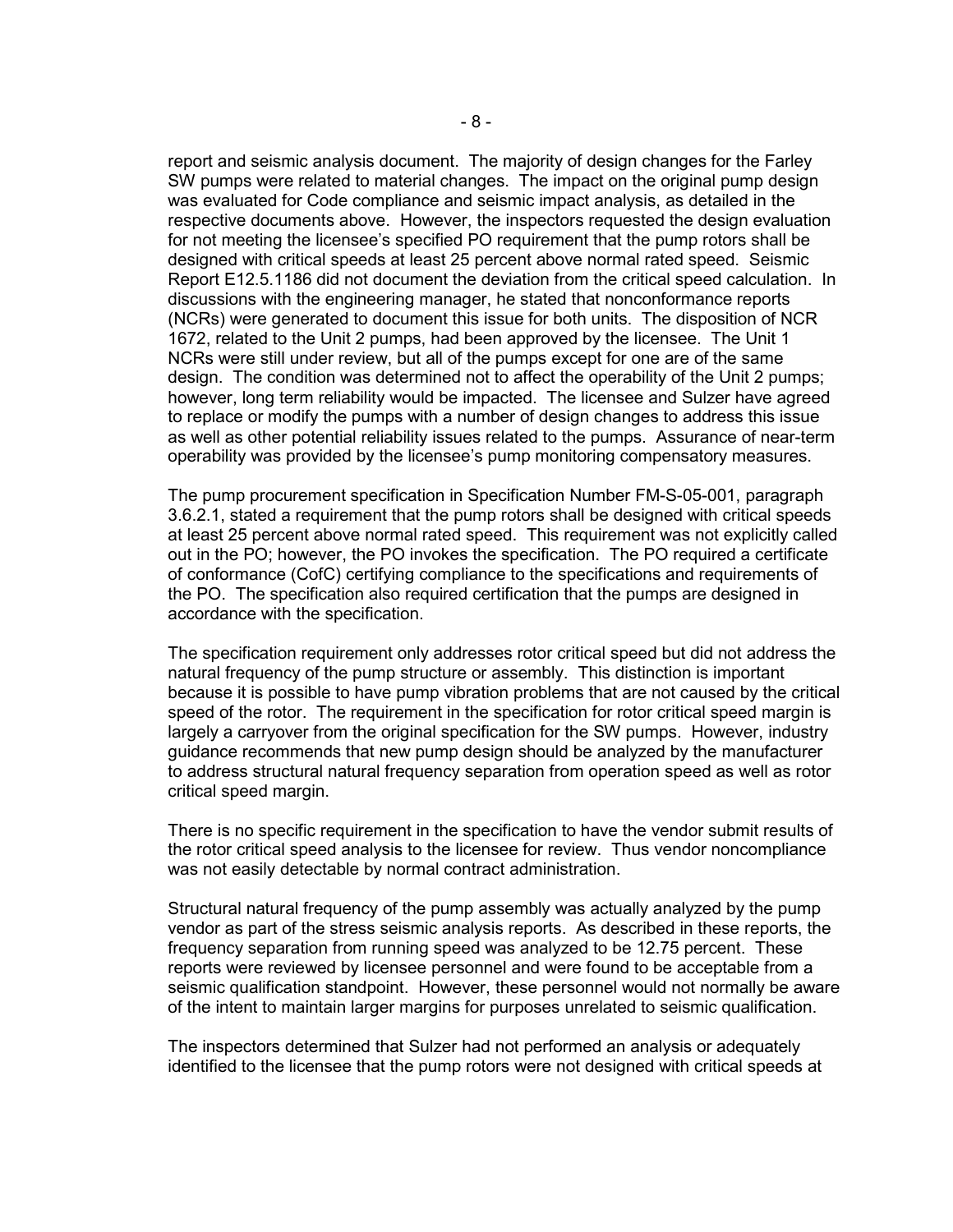least 25 percent above normal rated speed. This issue was identified as one example of Nonconformance 99901361/2010-201-03.

The inspectors reviewed Sulzer's design control and procurement processes to ensure an adequate technical review was performed of the change of the wear ring material and clearances from what was originally specified in the licensee's specifications. Sulzer selected hardened grade 410 stainless steel for the wear rings. The wear rings were installed with shrink fits which may have been an excessive mismatch between the mounting and the mounted parts.

The first stage and second stage impellers have a bottom and top set of stainless steel rings. The bottom rings that are attached to the impeller are called the wear ring. The wear ring of each impeller is interference fit with the bottom side of the impeller. The top stainless steel rings that are attached to the impeller are called the balance rings. The balance ring of each impeller is interference fit with the top side of the impeller.

Sulzer's document E 10.13, states the minimum and maximum diametrical fit for the wear ring interference fit range to meet Sulzer design standards to produce acceptable stress for the parts. The drawings for both of the rings had a greater tolerance range. The greater allowance in tolerance range could result in allowing for excessive wear ring stress. This was identified as a second example of Nonconformance 99901361/2010- 201-03.

#### c. Conclusion

The inspectors identified one nonconformance of Appendix B to 10 CFR Part 50. Nonconformance 99901361/2010-03, had two examples of inadequate design control. One example of was cited for a failure to perform a technical justification to support that the pump rotors were not designed with critical speeds at least 25 percent above normal rated speed. The other example was cited for a failure to meet the wear ring interference fit range specified of the vendor's design standards. With the exception of the above nonconformances, the inspectors determined that Sulzer's design control process was consistent with regulatory requirements.

#### 4. Corrective Actions

### a. Inspection Scope

The inspectors reviewed Sulzer's QAM, Revision 4, dated January 13, 2010, and implementing policies and procedures that govern the corrective action process to ensure the procedures provided adequate guidance consistent with the requirements of Appendix B to 10 CFR Part 50 and Part 21. The inspectors also evaluated a sample of corrective action reports (CARs) and nonconformance reports (NCRs) and to verify compliance with the program requirements and adequate implementation of those requirements.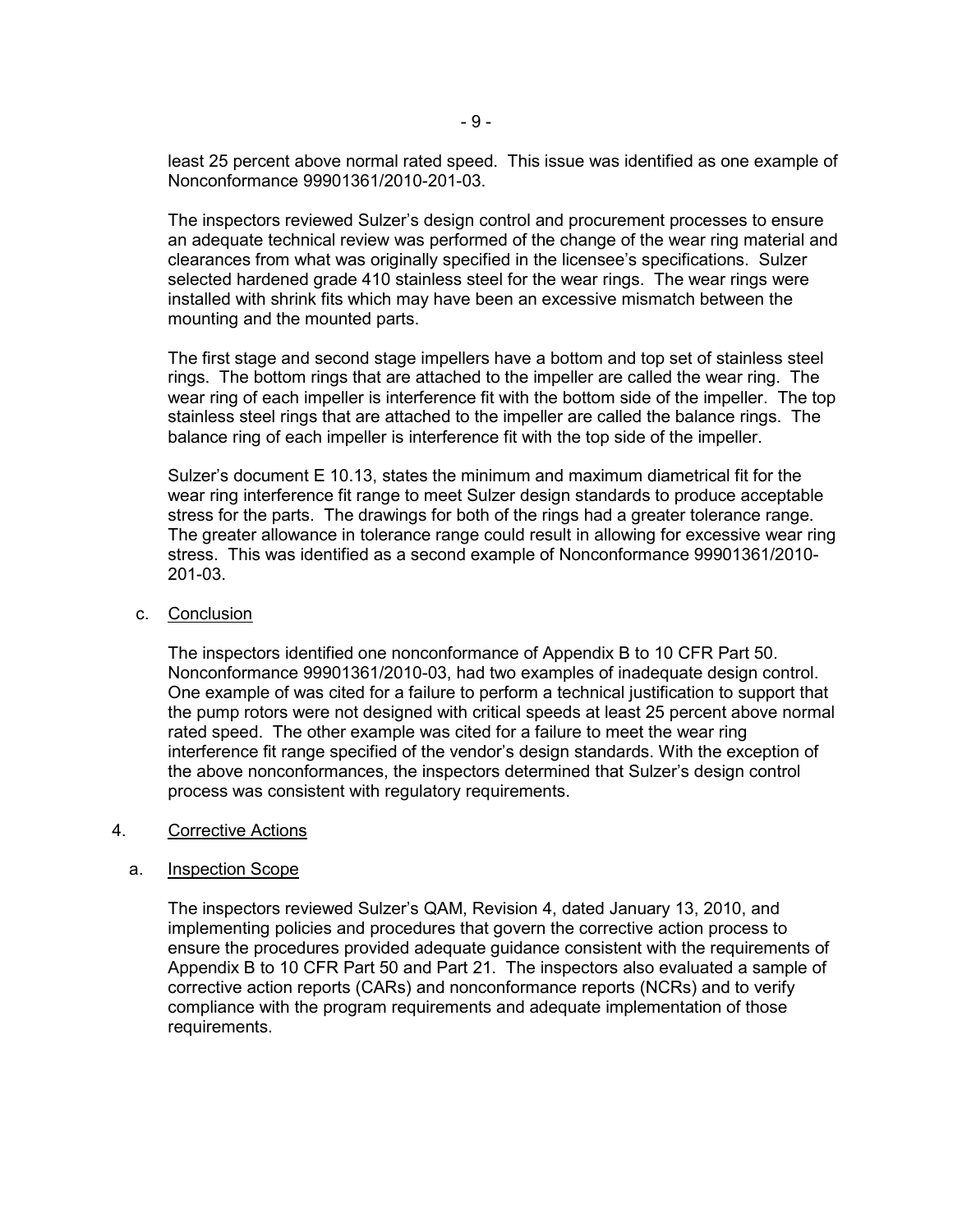### b. Observations and Findings

The inspectors reviewed Sections 15-A, "Nonconformance Control," and 16-A, "Corrective Action," of Sulzer's QAM, which describes the nonconformance and corrective action processes. These sections describe the process for identifying, documenting, segregating, evaluating, and handling nonconformances

Procedure CHQ-021, "Control of Nonconforming Items or Activities," Revision 1, dated January 29, 2009, assigned responsibilities for identification, documentation, and disposition of nonconforming items, services and program activities. The procedure described the process for identifying, evaluating, reporting, and correcting nonconformances. The process for identifying and documenting nonconformances was initiated when Form S0561-1, "Sulzer Nuclear Service Center Non-Conformance Report (NCR)," was prepared by QA or Quality Control personnel when a nonconformance was recognized. In addition, the inspectors discussed the nonconformance process with the vendor, including the establishment and roles of the Material Review Board (MRB) responsible for reviewing all potential nonconformances generated against the program. The MRB is comprised of the QA Manager and Engineering Manager at a minimum. The inspectors noted that each NCR contains a detailed description of the concern and at least one proposed corrective action associated with the identified deficiency. The inspectors verified that the NCRs included the appropriate review and signoff and, when applicable, verified that each corrective action is assigned to an organization lead responsible for its completion.

The inspectors discussed the Corrective Action Program (CAP) with the vendor as defined in Section16-A of the QAM.

The inspectors reviewed a sample of corrective actions and noted that most of the corrective actions had been completed in a timely manner; however, some took an extended period of time to be completed. The inspectors discussed this with the vendor and determined that the QAM or associated CAP procedures did not describe a process for ensuring timely closure of corrective actions. As described by the vendor, if the due date for a corrective action is near, the QA manager will contact the responsible person with a reminder to complete the work. At that time, if necessary, a new due date is established for closure of the corrective action. Although the QA manager maintained a list of all corrective actions, the Sulzer's program did not provide a systematic method for the review of corrective actions to determine if they are being completed in a timely fashion and are effective in precluding recurrence of the deficiencies. The inspectors identified this issue as Nonconformance 99901361/2010-201-04.

### c. Conclusions

The inspectors identified one nonconformance of Appendix B to 10 CFR Part 50. Nonconformance 99901361/2010-04 was cited for timeliness of corrective action program. With the exception of the above nonconformance, the inspectors determined that Sulzer's corrective action process was consistent with regulatory requirements.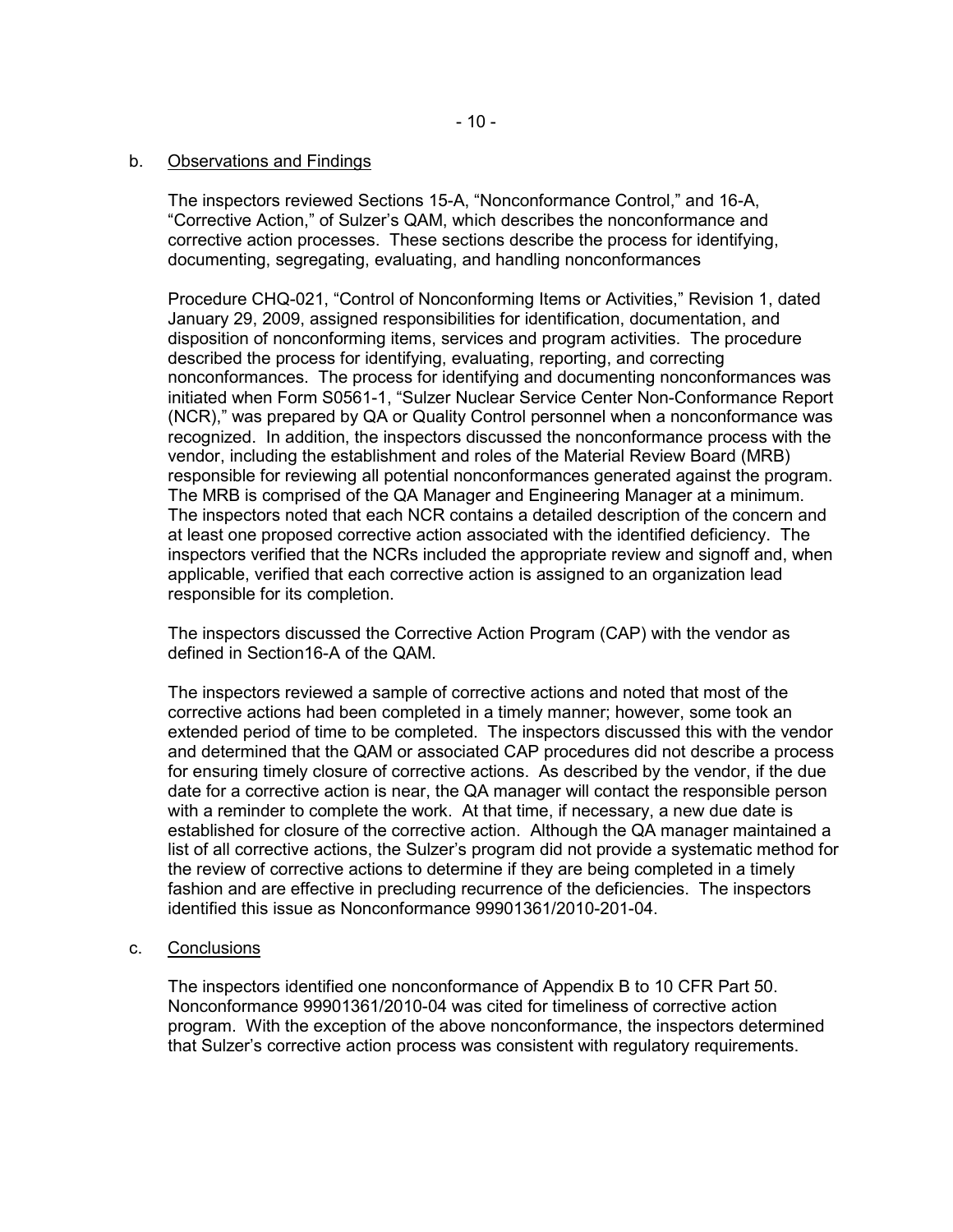#### 5. Commercial-Grade Dedication Process

#### a. Inspection Scope

The Inspectors reviewed Sulzer's QA Manual, Revision 4, dated January 13, 2010, and the implementation process for commercial-grade dedication activities. The inspectors also reviewed the following Sulzer dedication procedures and instructions: Chattanooga Quality Procedure CHQ-007, "Commercial Grade Dedication Program," Revision 4, dated January 29, 2009; Chattanooga Engineering Document No. CHE-032, "Nuclear Parts Commercial Dedication Plan Classification and Critical Characteristic Worksheets", Revision 2, dated September 8, 2008; and the Commercial Grade Dedication Checksheet S0402, Revision 5.

The inspectors reviewed the quality and work procedures governing the implementation of commercial-grade dedication activities, and a sample of completed dedication packages. The inspectors interviewed Sulzer personnel and conducted a tour of Sulzer's facility.

#### b. Observations and Findings

The inspectors noted that Sulzer's procedure CHQ-007 outlined the dedication process from the procurement of commercial material to the preparation of the Commercial Grade Dedication (CGD) Checksheet (Form S0402) that contained the critical characteristics to be verified and the acceptance of CGD items. CHQ-007 stated that commercial-grade items will be inspected/tested based on critical attributes and characteristics as defined by Sulzer Engineering. Sulzer's CHE-032 contains the safety classification, component function, credible failure mode(s) and critical characteristics for all their pump parts and equipment. If Sulzer identified an item as commercial-grade, but the customer requested the item as safety-related, then Sulzer engineering used the process described in procedure CHQ-007 to create a CHE-032 worksheet and perform the dedication. CHE-032 stated that parts may require CGD as dictated by the customer, even though Sulzer has determined the part failure would not prevent the parent item from performing as intended. The part specific worksheet in CHE-032 included critical characteristics for dedication, as applicable.

The inspectors noted that during the early stages of the dedication process, Sulzer engineering utilized the CHE-032 checksheet for the specific pump part or equipment to prepare form S0402, which was then submitted to QA for review/approval. Form S0402 included the CHE-032 page and revision used; material PO; PO item number; customer PO number; heat or serial number; material of construction; method of inspection; hardness; dimensions; and visual inspections results.

Sulzer primarily performed Method 1, special test and inspections and Method 2, commercial-grade survey to perform CGD. These methods are included in NRC endorsed industry guidance (Electric Power Research Institute EPRI 5652.) The inspectors requested a sample of CGD surveys performed by Sulzer and the Approved Vendor List (AVL) for American Society of Mechanical Engineers (ASME), safety-related and commercial suppliers. The inspectors reviewed the CGD surveys for ECM, in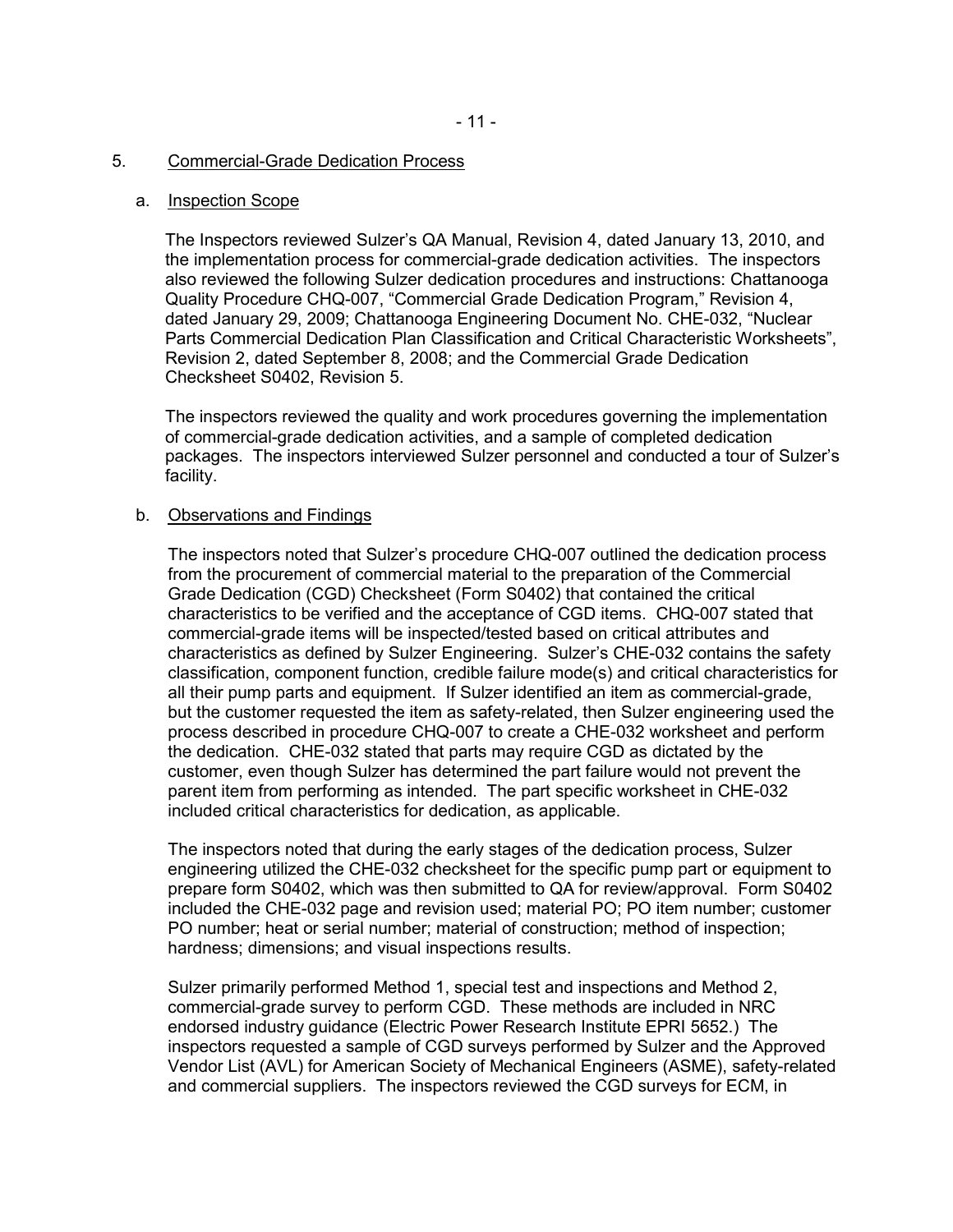Birmingham, AL; MetalTek Int., in Chattanooga, TN; Tennessee Rand Co., in Chattanooga, TN; and Sulzer Pumps in Brookshire, TX. The inspectors noted that Sulzer's CGD surveys were limited scope audits of the commercial suppliers' QA programs. Sulzer did not perform a CGD survey focused on the critical characteristics that Sulzer intended to take credit for during the dedication process. This issue was identified as Nonconformance 99901361/2010-201-05.

Sulzer's AVL for commercial vendors contained the supplier's name, item/services provided by that vendor and what type of CGD acceptance method it used with each supplier. While reviewing CGD package for PO 10252412 from Entergy, for a marine style, cutless and rubber with bronze sleeve bearing, the inspectors noted that Sulzer purchased the bearing shell from a safety-related supplier, Metaltek Intl., and then provided this material to a commercial supplier, Duramax Marine, who then provided the finished item to Sulzer. According to Sulzer's PO 4500121088 for Duramax Marine's service, this supplier had to do all the machining and provide Sulzer with the finished item including the nitrile rubber lining used to finish the bearings.

According to Sulzer's AVL for commercial suppliers when using Duramax Marine's services Sulzer uses Method 1 to do the CGD dedication. For the dedication of the bearings, Sulzer used the CofC provided by Duramax Marine and a durometer test (hardness test) as the acceptance criteria for the rubber material used in the bearings. Through discussions with Sulzer staff, the inspectors determined that Sulzer was taking credit for Duramax Marine CofC for the rubber material in the bearings and then testing only the hardness; however, Duramax Marine was never surveyed by Sulzer to take credit for this critical characteristic during the dedication process for these bearings. This issue was identified as Nonconformance 99901361/2010-201-06.

### c. Conclusion

The inspectors identified two nonconformances to 10 CFR Part 50, Appendix B. Nonconformance, 99901361/2010-201-05, was cited for Sulzer failing to perform commercial-grade surveys instead of audits for several commercial-grade suppliers. Nonconformance 99901361/2010-201-06 was cited for failure to adequately verify the material supplied by a commercial-grade supplier not previously surveyed, during the dedication process. With the exception of the above nonconformances, the inspectors determined that Sulzer's commercial-grade dedication program was consistent with regulatory requirements.

### 6. Audits

### a. Inspection Scope

The inspectors reviewed Sulzer's QAM, Section 18-A, "Audits," Revision 1, Section 7-B, "Supplier Evaluation and Selection," Revision 2, and Section 2-E, "Qualification of Audit Personnel," Revision 2, all dated January 13, 2010 and implementing procedures that govern the process for internal and external audits. The inspectors evaluated a sample of external audit reports and corrective actions implemented by Sulzer for findings identified during audits.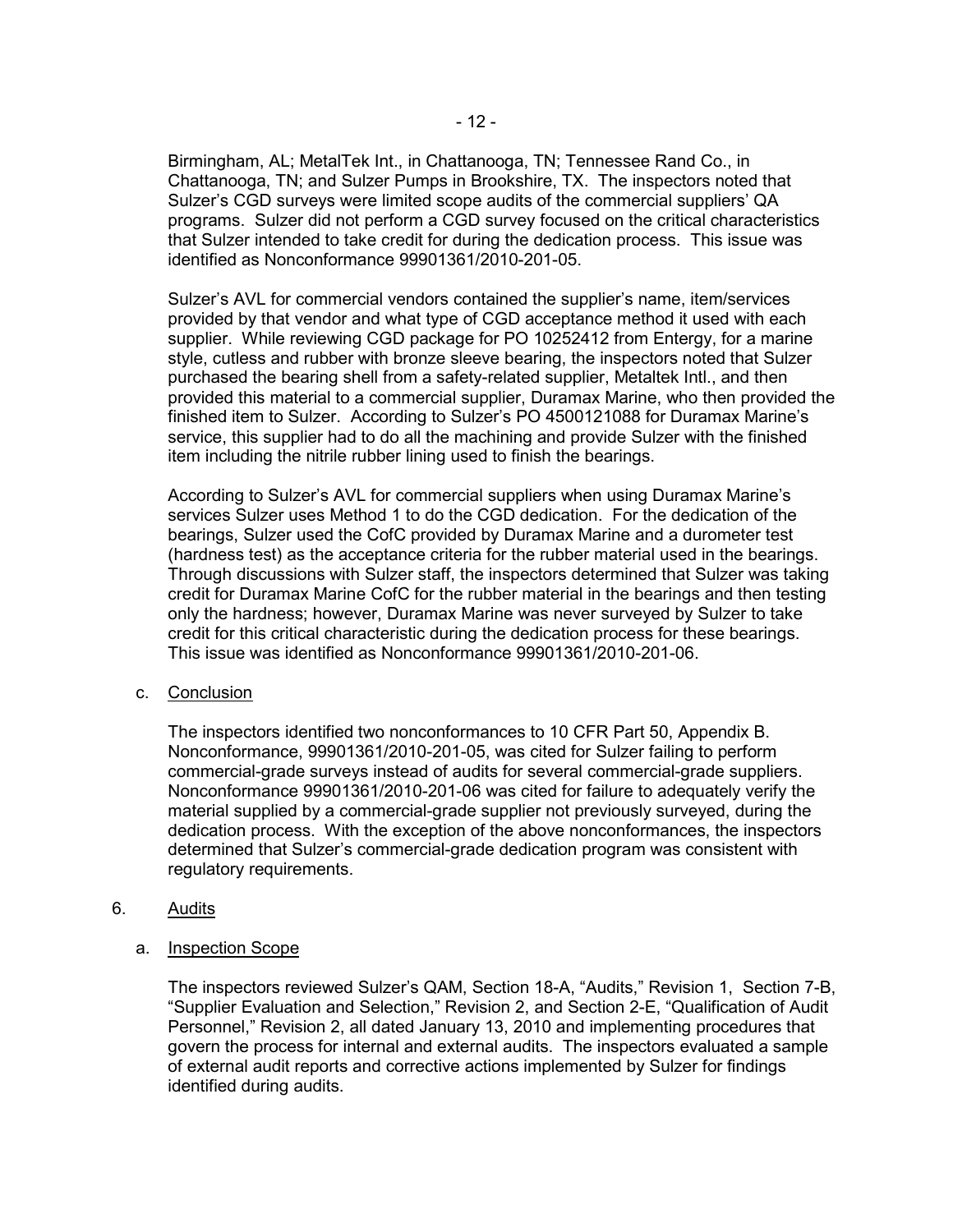# b. Observations and Findings

### 1. External Audits

The inspectors noted that Section 18-A, "Audits," of Sulzer's QAM provided a description of the process and requirements for performing external audits. This section contained specific requirements such as, audit plans, checklists, and information required in the audit report. The inspectors noted that forms S1322 "Audit Plan," S1324 "Audit Checklist" and S1323 "Audit Report," were of sufficient detail to provide an adequate scope for a supplier audit.

Section 7-B, "Supplier Evaluation and Selection," described the process for conducting periodic audits/commercial-grade surveys of suppliers to evaluate the effectiveness of their quality program and of their ability to supply materials in accordance with specified requirements. This section stated that suppliers surveyed or audited by a subcontractor that met the requirements in section 7-B may be placed on the AVL.

The inspectors reviewed a sample of external supplier audits from Sulzer's AVL. The inspectors verified that Sulzer's recent audits of the following suppliers met the requirements of Criterion XVIII of Appendix B to 10 CFR Part 50.

- Dubose Nat. Energy Svc. Inc., in Clinton, North Carolina, which supplied Ferrous & Non Ferrous materials;
- John Crane Inc., in Morton Grove, Illinois, which supplied seal glands and parts; and
- PRL Industries, Inc., in Cornwall, Pennsylvania, which supplied Ferrous and Non Ferrous castings, testing and machining.

The inspectors' review of external audits did not identify any findings of significance.

c. Conclusion

Based on the review of Sulzer's process for performing audits, implementing procedures, and recent audit reports, the inspectors concluded that Sulzer is implementing external audit process in compliance with regulatory requirements and industry guidance. No findings of significance were identified.

### 7. Exit Meeting

On March 26, 2010, the inspectors presented the inspection scope and findings during an exit meeting with Sulzer's Manager, Warren Brandon, other Sulzer personnel and personnel from Southern Nuclear Operation Company. In addition, inspectors from NRC's Region II office were present during part of the inspection and exit meeting.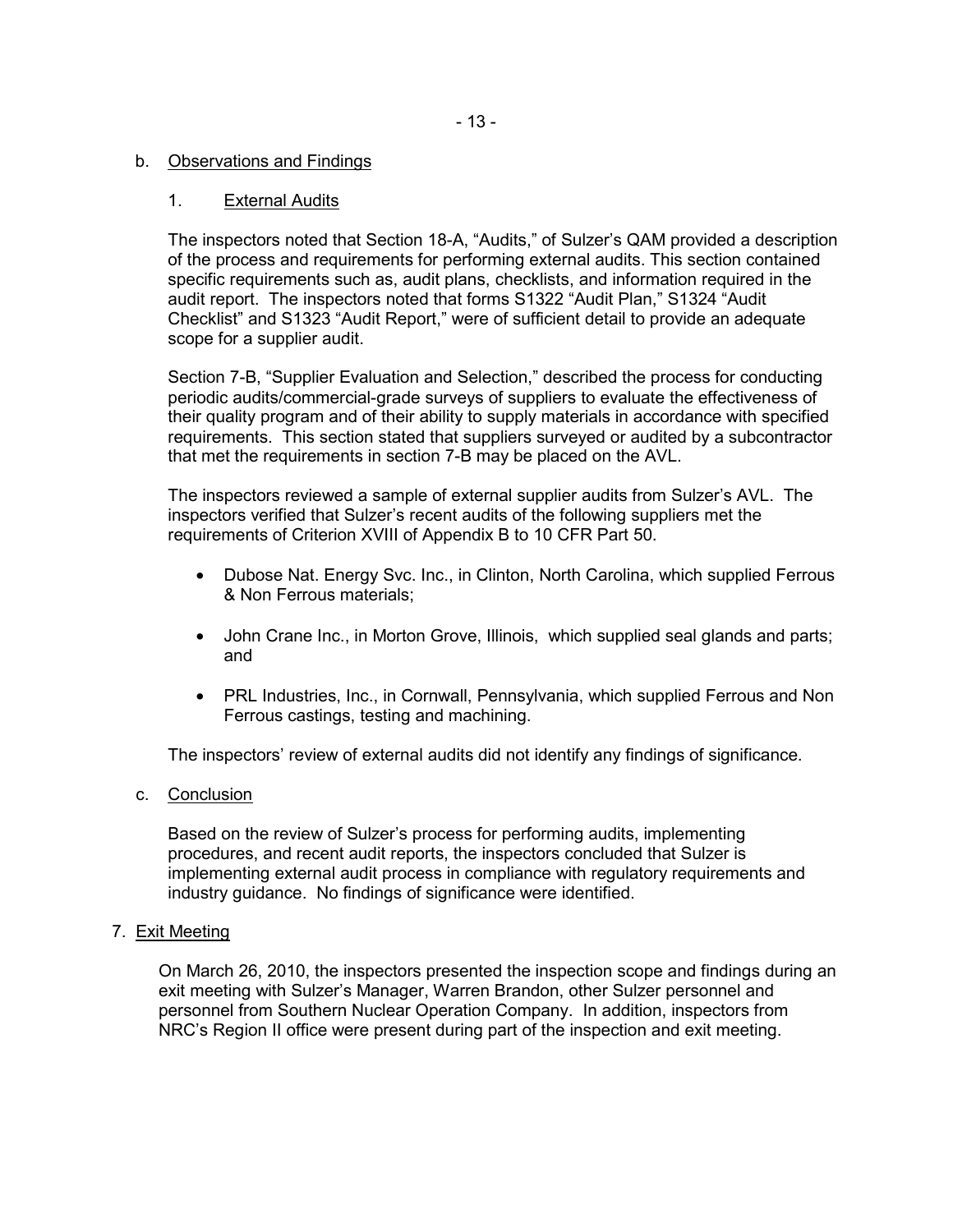# **ATTACHMENT**

# 1. PERSONS CONTACTED

 W. Brandon, Manager, Sulzer Nuclear Service Center T Craig, Quality Systems Manager, Sulzer Nuclear Service Center A. Washburn, Engineering Manager, Sulzer Nuclear Service Center L. Carson, Nuclear Product Manager, Sulzer Nuclear Service Center J. Grimm, Quality Assurance Engineer, Sulzer Nuclear Service Center J. Foster, Operations Manager, Sulzer Nuclear Service Center

# 2. INSPECTION PROCEDURES USED

IP 36100, "Inspection of 10 CFR Parts 21 and 50.55(e) Programs for Reporting Defects and Noncompliance" IP 43001, "Reactive Inspection of Nuclear Vendors"

### 3. LIST OF ITEMS OPENED, CLOSED, AND DISCUSSED

The last NRC inspection conducted at Sulzer Pumps facility in Chattanooga, Tennessee occurred in September 2006. During that inspection, the NRC staff did not identify any violations or nonconformances.

| Item Number                                  | <b>Status</b>    | Type                     | Description                                  |
|----------------------------------------------|------------------|--------------------------|----------------------------------------------|
| 99901361/2010-201-01                         | Opened           | <b>NOV</b>               | Part 21                                      |
| 99901361/2010-201-02<br>99901361/2010-201-03 | Opened<br>Opened | <b>NON</b><br><b>NON</b> | Criterion II<br><b>Criterion III</b>         |
| 99901361/2010-201-04<br>99901361/2010-201-05 | Opened           | <b>NON</b><br><b>NON</b> | <b>Criterion XVI</b>                         |
| 99901361/2010-201-06                         | Opened<br>Opened | <b>NON</b>               | <b>Criterion VII</b><br><b>Criterion III</b> |

### 4. LIST OF ACRONYMS USED

| <b>United States</b>                                                                                                      |
|---------------------------------------------------------------------------------------------------------------------------|
| <b>Nuclear Regulatory Commission</b>                                                                                      |
| Sulzer Pumps (US) Inc.                                                                                                    |
| <b>Quality Assurance</b>                                                                                                  |
| Notice of Violation                                                                                                       |
| Agency-wide Documents Access and Management System                                                                        |
| 10 CFR Part 21                                                                                                            |
| <b>Quality Assurance Manual</b>                                                                                           |
| Service Water                                                                                                             |
| <b>Bill of Material</b>                                                                                                   |
| Engineered Coatings & Machining                                                                                           |
| <b>Purchase Order</b>                                                                                                     |
| Nonconformance Report                                                                                                     |
| Certificate of Conformance                                                                                                |
| <b>NRC</b><br>Sulzer<br><b>Notice</b><br><b>ADAMS</b><br>Part 21<br>QAM<br><b>BOM</b><br><b>ECM</b><br><b>NCR</b><br>CofC |